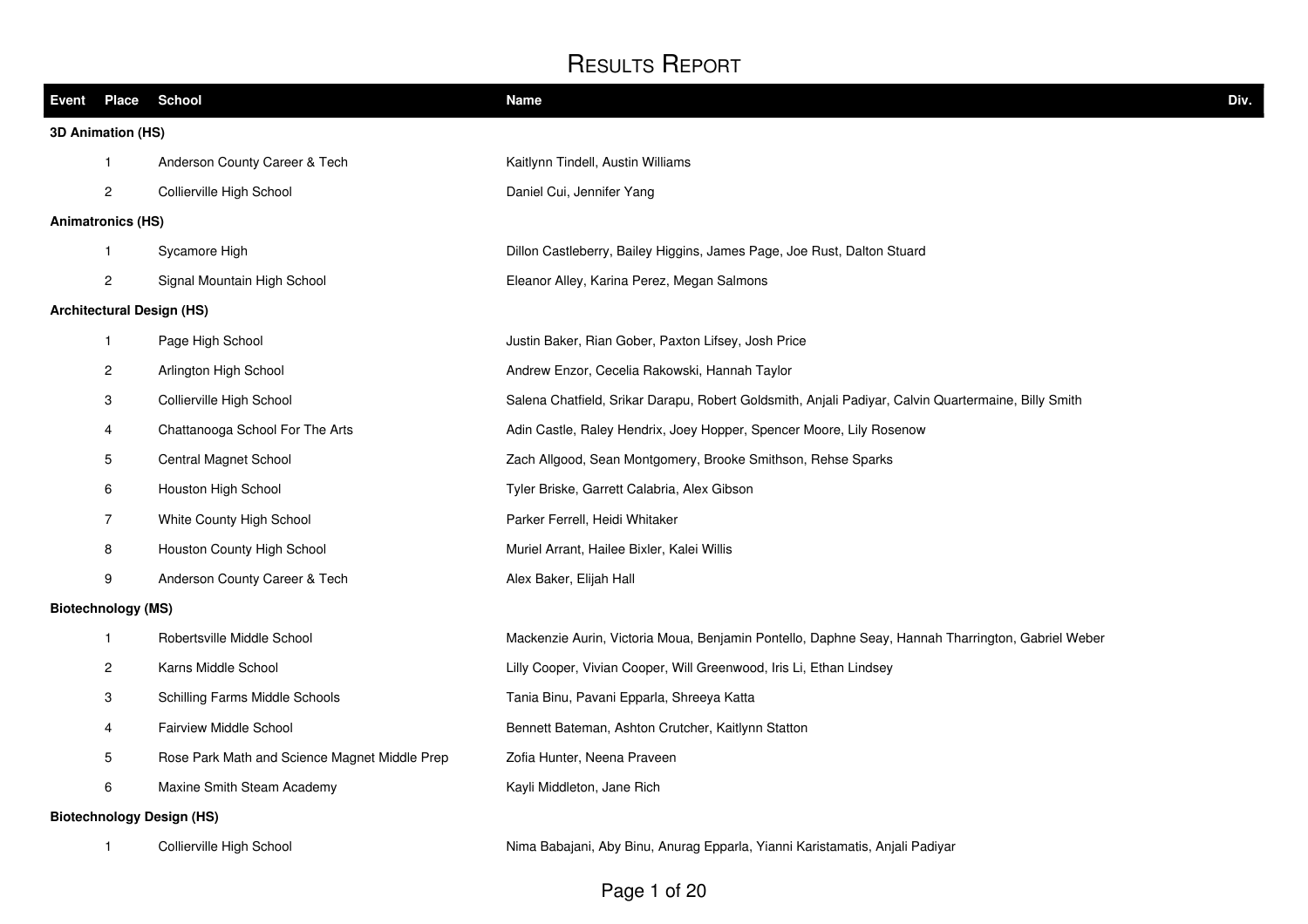| <b>Event</b> | <b>Place</b>                | <b>School</b>                             | <b>Name</b>                                                                 | Div. |
|--------------|-----------------------------|-------------------------------------------|-----------------------------------------------------------------------------|------|
|              | $\overline{c}$              | Page High School                          | Christine Hill, Gabriel Laboy, Paxton Lifsey, Aman Pokal, Keith Stubblebine |      |
|              | 3                           | Northeast High School                     | Mckenzie Ward, Michelle Ward                                                |      |
|              | 4                           | Martin Luther King Jr. Magnet High School | Caleb Eaton, Maggie Pruett-Ray, Xiyan Zhu                                   |      |
|              | 5                           | John Overton High School                  | Shun Ahmed, Jennifer Dang                                                   |      |
|              | 6                           | Karns High School                         | Spencer Berry, Noah Kelley, Lauren Kelly, Josh Ward                         |      |
|              |                             | CAD 2D, Architectural (HS)                |                                                                             |      |
|              | $\mathbf{1}$                | Hampton High School                       | Cody Vines                                                                  |      |
|              | $\overline{\mathbf{c}}$     | Dickson County High School                | <b>Frankie Barrett</b>                                                      |      |
|              | 3                           | Martin Luther King Jr. Magnet High School | Ezra Woolf                                                                  |      |
|              |                             | CAD 3D, Engineering (HS)                  |                                                                             |      |
|              | $\mathbf{1}$                | Hampton High School                       | Zack Oliver                                                                 |      |
|              | $\overline{\mathbf{c}}$     | Cherokee High School                      | Cameron Seal                                                                |      |
|              | 3                           | Houston High School                       | Lauren Gunter                                                               |      |
|              | 4                           | Dickson County High School                | Isaiah Garton                                                               |      |
|              | 5                           | Mcgavock High School                      | Torin Simon                                                                 |      |
|              | 6                           | White County High School                  | Rodney Randolph                                                             |      |
|              | $\overline{7}$              | Greenbrier High                           | Luke Carpenter                                                              |      |
|              | 8                           | Collierville High School                  | Nolan Patterson                                                             |      |
|              | 9                           | Central Magnet School                     | Jordin Vaughn                                                               |      |
|              | <b>CAD Foundations (MS)</b> |                                           |                                                                             |      |
|              | $\mathbf{1}$                | Karns Middle School                       | Will Greenwood                                                              |      |
|              | $\overline{c}$              | Maxine Smith Steam Academy                | Jane Rich                                                                   |      |
|              | 3                           | Robertsville Middle School                | Hudson Reynolds                                                             |      |
|              | 4                           | Robertsville Middle School                | <b>Tristin Del Toro</b>                                                     |      |
|              | <b>Career Prep (MS)</b>     |                                           |                                                                             |      |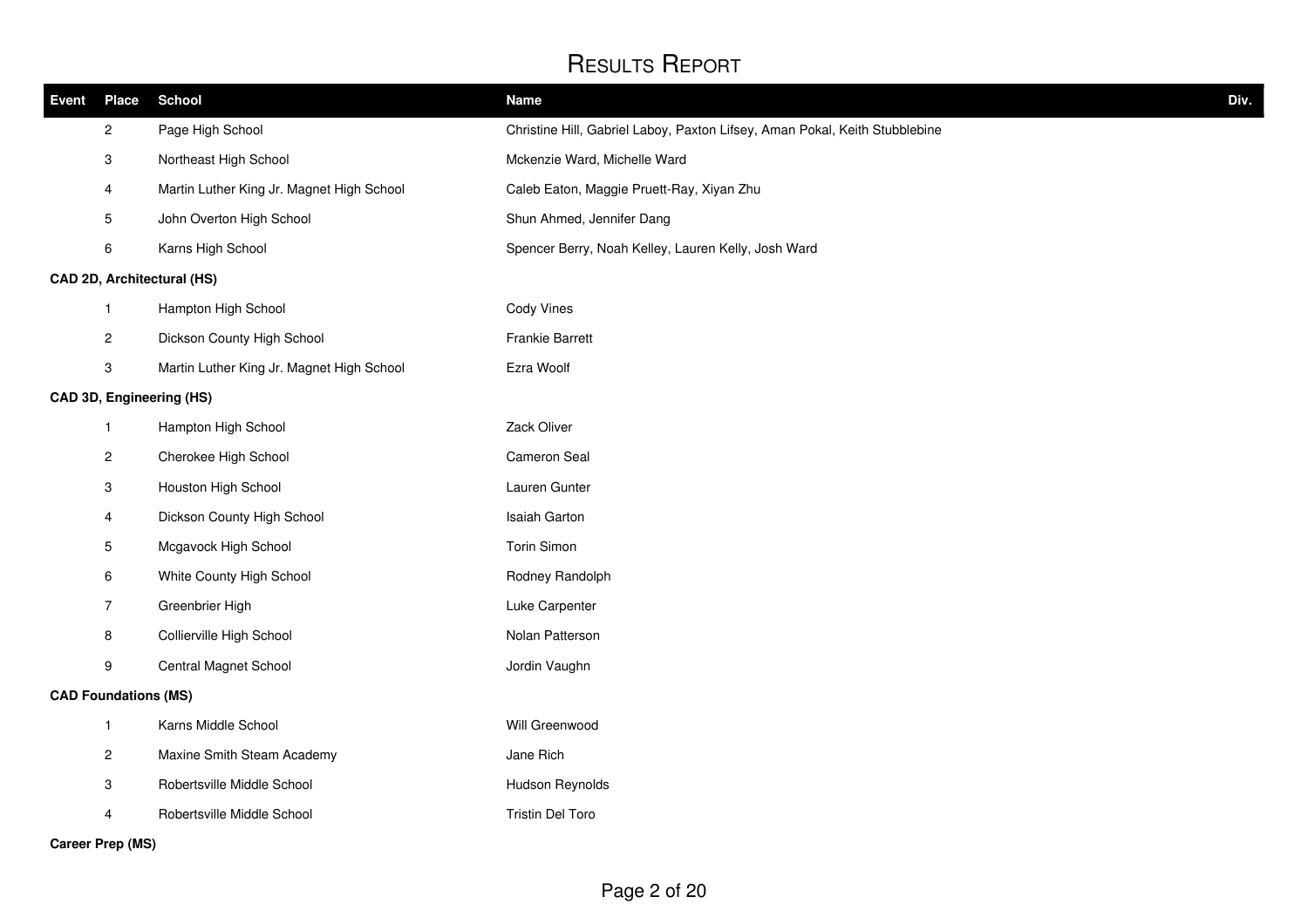| Event | <b>Place</b>             | <b>School</b>                                 | <b>Name</b>                                                                                         | Div. |
|-------|--------------------------|-----------------------------------------------|-----------------------------------------------------------------------------------------------------|------|
|       | 1                        | Karns Middle School                           | <b>Travis Tyimok</b>                                                                                |      |
|       | $\overline{\mathbf{c}}$  | Signal Mountain Middle School                 | <b>Caroline Burns</b>                                                                               |      |
|       | 3                        | Bearden Middle School                         | Sophie Bruce                                                                                        |      |
|       | 4                        | Maxine Smith Steam Academy                    | Eryn Hollomon                                                                                       |      |
|       | 5                        | Rose Park Math and Science Magnet Middle Prep | Lucy Cullum                                                                                         |      |
|       | 6                        | Robertsville Middle School                    | Mackenzie Aurin                                                                                     |      |
|       | $\overline{7}$           | Norris Middle School                          | Rachael Taylor                                                                                      |      |
|       | 8                        | <b>Fairview Middle School</b>                 | Kylie Mccrea                                                                                        |      |
|       | 9                        | Loftis Middle School                          | Lauren Hendrix                                                                                      |      |
|       | 10                       | Northwest Middle School                       | Siosi Huerta                                                                                        |      |
|       |                          | <b>Challenging Technology Issues (MS)</b>     |                                                                                                     |      |
|       | $\mathbf{1}$             | Bearden Middle School                         | Presley Ford, Chelsea Respess                                                                       |      |
|       | $\overline{\mathbf{c}}$  | Karns Middle School                           | Meredith Morgan, Andy Townsend                                                                      |      |
|       | 3                        | Fairview Middle School                        | Connor Farris, Kylie Mccrea                                                                         |      |
|       | 4                        | Robertsville Middle School                    | Canaan Hixson, Elijah Israel                                                                        |      |
|       | 5                        | Northwest Middle School                       | Angel Hellen, Carolyn Walters                                                                       |      |
|       | 6                        | Havenview Middle School                       | Jocelyn Guest, Carlos Peaches                                                                       |      |
|       | $\overline{7}$           | Hixson Middle School                          | Alexis Bell, Kendall Hill                                                                           |      |
|       | <b>Chapter Team (HS)</b> |                                               |                                                                                                     |      |
|       | $\mathbf{1}$             | Hardin Valley Academy                         | Zander Bolas, Drew Freshour, Ryan Hart, Jordan Parker, Hannah Selph, Riley Speas                    |      |
|       | $\overline{\mathbf{c}}$  | <b>L&amp;N STEM Academy</b>                   | Alyssa Ard, Natalie Duncan, Nicholas Duncan, William Duncan, Jake Link, Kendyl Nicely               |      |
|       | 3                        | <b>Bartlett High School</b>                   | Anaiah Evans, Khalil Figgs, Clarissa Hohnadel, Elizabeth Massey, Stephanie Sparks, Adrian Stevenson |      |
|       | 4                        | Signal Mountain High School                   | Carson Bock, Caroline Cornett, Jack Dowling, Savannah Payne, Micah Smith, Stella Strength           |      |
|       | <b>Chapter Team (MS)</b> |                                               |                                                                                                     |      |
|       | $\mathbf{1}$             | Bearden Middle School                         | Sara Bailey, Maddie Brillhart, Sophie Bruce, Max Harper, Rachel Hinton, Chelsea Respess             |      |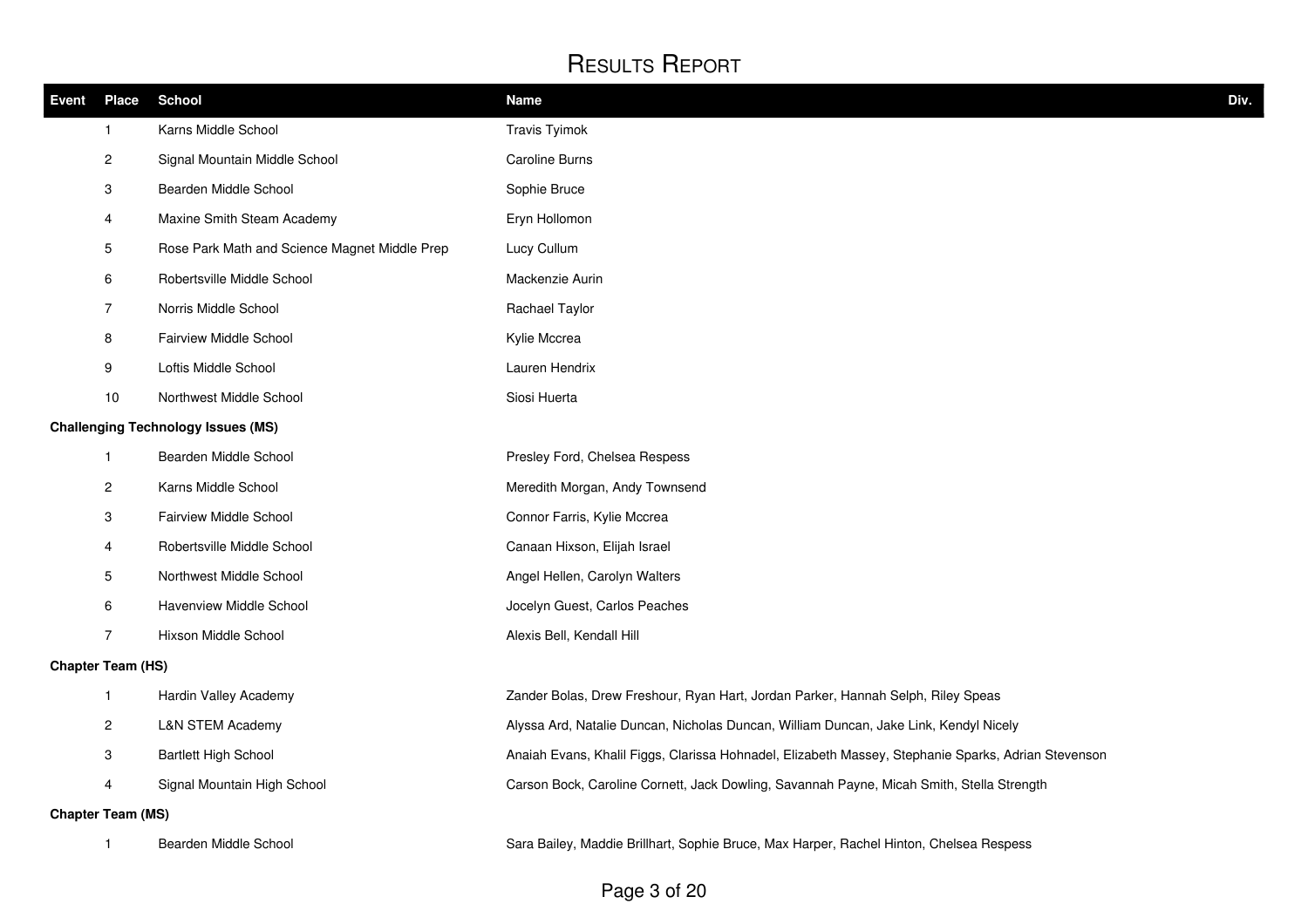| Event | Place                          | <b>School</b>                   | <b>Name</b>                                                                                       | Div. |
|-------|--------------------------------|---------------------------------|---------------------------------------------------------------------------------------------------|------|
|       | <b>Children's Stories (HS)</b> |                                 |                                                                                                   |      |
|       | $\mathbf{1}$                   | <b>L&amp;N STEM Academy</b>     | Natalie Duncan, Kendyl Nicely                                                                     |      |
|       | $\mathbf{2}$                   | John Overton High School        | Nancy Hoang                                                                                       |      |
|       | 3                              | Hardin Valley Academy           | Alexis Grant, Loren Haas, Irene Li                                                                |      |
|       | $\overline{4}$                 | Collierville High School        | Sruti Gandreti, Saloni Naidu, Anjali Padiyar, Rupali Vennkatensan                                 |      |
|       | 5                              | Page High School                | Natalie Harris, Katie Weaver                                                                      |      |
|       | 6                              | Signal Mountain High School     | Hailey Fookes, Abigail Grace Frank, Meredith Stafford, Rachel Vernetti                            |      |
|       | $\overline{7}$                 | Anderson County Career & Tech   | Annie Douglas, Alex Hatmaker, Erynn Hatmaker, Kaitlynn Tindell, Molly Williams                    |      |
|       | $\overline{7}$                 | Jefferson County High School    | Vanessa Dotson, Alexandra Smith                                                                   |      |
|       | 8                              | White County High School        | Caz Bilbrey, Hunter Koehler                                                                       |      |
|       | 9                              | Central Magnet School           | Nathaniel Cardel, Braden Duke, Katherine Shipp                                                    |      |
|       | 10                             | Chattanooga School For The Arts | Lana El-Etr, Ashely George, Kedhejah Kelley, Anvitha Kosaraju, Isabel Uson, Zoe Zimmerman         |      |
|       | 11                             | Fairview High School            | Isabel Chris, Alexis Miniat, Jenna Ward                                                           |      |
|       | 12                             | Cherokee High School            | Gabrielle Mccollough                                                                              |      |
|       | 13                             | Middle College High School      | Shina Adeleke, Jordaan Davis, Nia Rupert, Carmen Weatherspoon                                     |      |
|       | 14                             | Sycamore High                   | Dillon Castleberry, Logan Ivy, Cameron Johnson, Derek Schmidt, Jackson Shambaugh, Trevor Thomason |      |
|       | 15                             | Jackson County High School      | Eve Allen, Payton Clark, Kaylynn Collins, Gerimiah Whitmer                                        |      |
|       | 16                             | Notre Dame High School          | Lyra Pala, Alex Soutuyo                                                                           |      |
|       | 17                             | Fulton High School              | Alletheia Cullimore, Taryn Edwards, Iyana Jones, Natalie Simmons                                  |      |
|       | <b>Children's Stories (MS)</b> |                                 |                                                                                                   |      |
|       | $\mathbf{1}$                   | Karns Middle School             | Iris Li, Madison Standifer                                                                        |      |
|       | $\overline{c}$                 | Robertsville Middle School      | Kira Palau, Caitlin Pendley                                                                       |      |
|       | 3                              | Signal Mountain Middle School   | Alexia Apablaza, Caroline Burns                                                                   |      |
|       | $\overline{4}$                 | Bearden Middle School           | Jackson Novinger, Ayaz Sultan, Alden Wilson                                                       |      |
|       | 5                              | Havenview Middle School         | Talia Fenley, Jocelyn Guest, Camille Smith, Akura Thompson                                        |      |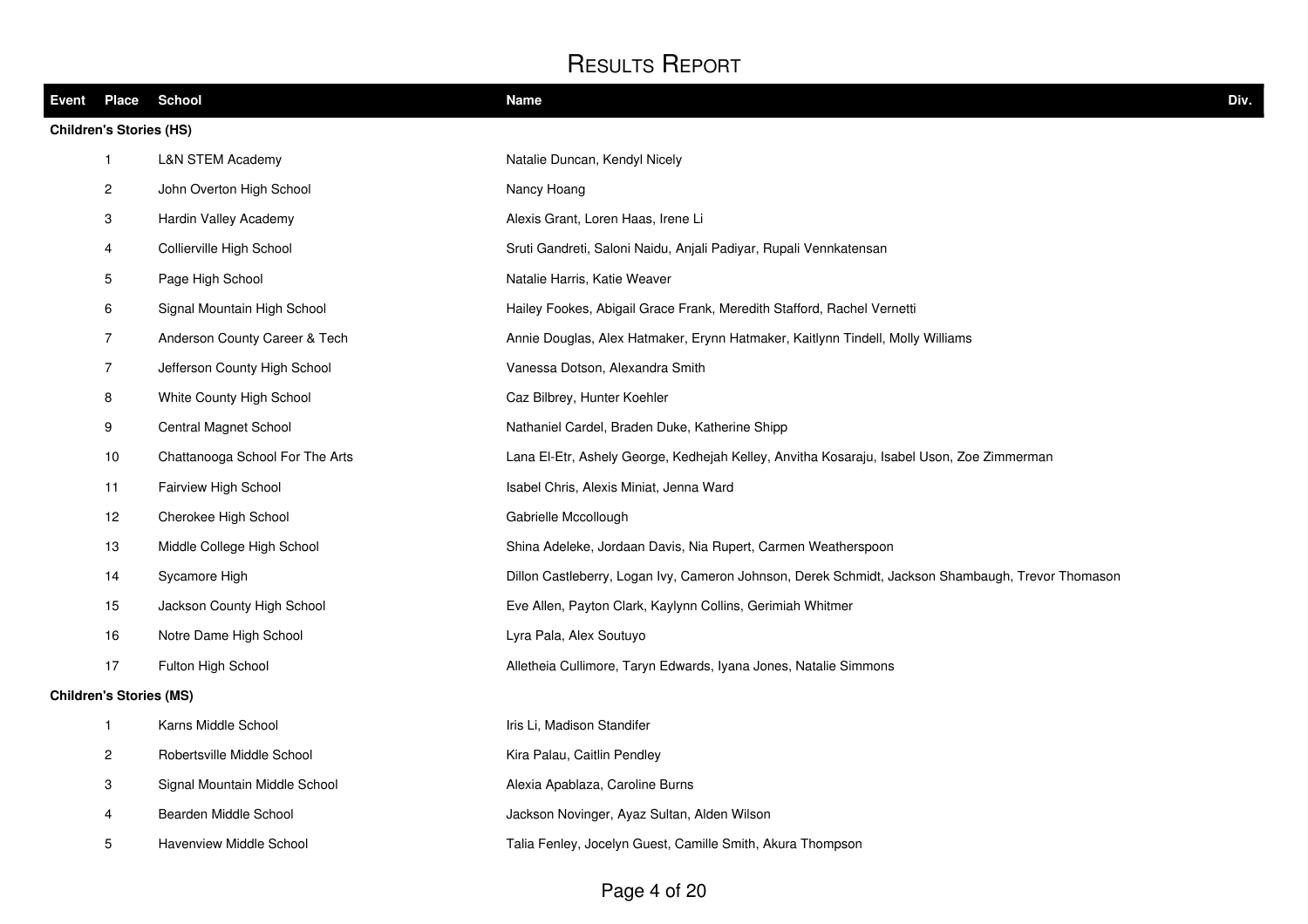| Event       | <b>Place</b>              | <b>School</b>                                 | <b>Name</b><br>Div.                                                                    |
|-------------|---------------------------|-----------------------------------------------|----------------------------------------------------------------------------------------|
|             | 6                         | Loftis Middle School                          | Alysa Creviston, Lucy Hall, Lauren Hendrix, Wyatt Jones, Sarah Tindell, Jackson Vatter |
| Coding (HS) |                           |                                               |                                                                                        |
|             | 1                         | Collierville High School                      | Michael Burose, Richard Li, Jefferson Wang                                             |
|             | $\mathbf{2}$              | Houston High School                           | Aidan Lovelace, Tyler Scaramastro, John Stires                                         |
|             | 3                         | Page High School                              | Natalie Harris, Jacob Phillips, Aman Pokal                                             |
|             | 4                         | Polk County High School                       | <b>Torin Marion</b>                                                                    |
|             | 5                         | Central Magnet School                         | Gabe Carver, Trey Cochran, Holden Stringfield                                          |
|             | 6                         | Jefferson County High School                  | Lakin Breeden, Graham Hicks, Danuel Howard                                             |
|             | $\overline{7}$            | Hardin Valley Academy                         | <b>Matthew Mccoig</b>                                                                  |
|             | 8                         | Tennessee High School                         | Kendal Brooks, Daysia Davis                                                            |
|             | 9                         | Anderson County Career & Tech                 | Alex Baker, Alex Zandrstra                                                             |
| Coding (MS) |                           |                                               |                                                                                        |
|             | $\mathbf{1}$              | Bearden Middle School                         | Max Harper, Logan Waller                                                               |
|             | 2                         | <b>Cleveland Middle School</b>                | Gavin Davis, Rishi Soni                                                                |
|             | 3                         | Karns Middle School                           | Joshua Dunaway, Ethan Robinson                                                         |
|             | 4                         | Schilling Farms Middle Schools                | Rathishsai (Sai) Surineni                                                              |
|             | 5                         | Robertsville Middle School                    | Michaela Foertter, Jacob Oldham                                                        |
|             | 6                         | Fairview Middle School                        | Christian Edwards, Jamison Green                                                       |
|             |                           | <b>Computer Integrated Manufacturing (HS)</b> |                                                                                        |
|             | $\mathbf{1}$              | Central Magnet School                         | Elijah Bunyi, Lance Garcia                                                             |
|             | $\overline{c}$            | Chattanooga School For The Arts               | Chen Lin, Rais Nurhidajat                                                              |
|             | $\ensuremath{\mathsf{3}}$ | Anderson County Career & Tech                 | Jacob Haun, Jordan Jackson                                                             |
|             |                           | <b>Construction Challenge (MS)</b>            |                                                                                        |
|             | $\mathbf{1}$              | Signal Mountain Middle School                 | Kaitlyn Castellanet, William Wright                                                    |
|             | 2                         | <b>Fairview Middle School</b>                 | Hayden Caldwell, Janah Eads, Elise Mckinney, Skylar Reinfelder                         |
|             |                           |                                               |                                                                                        |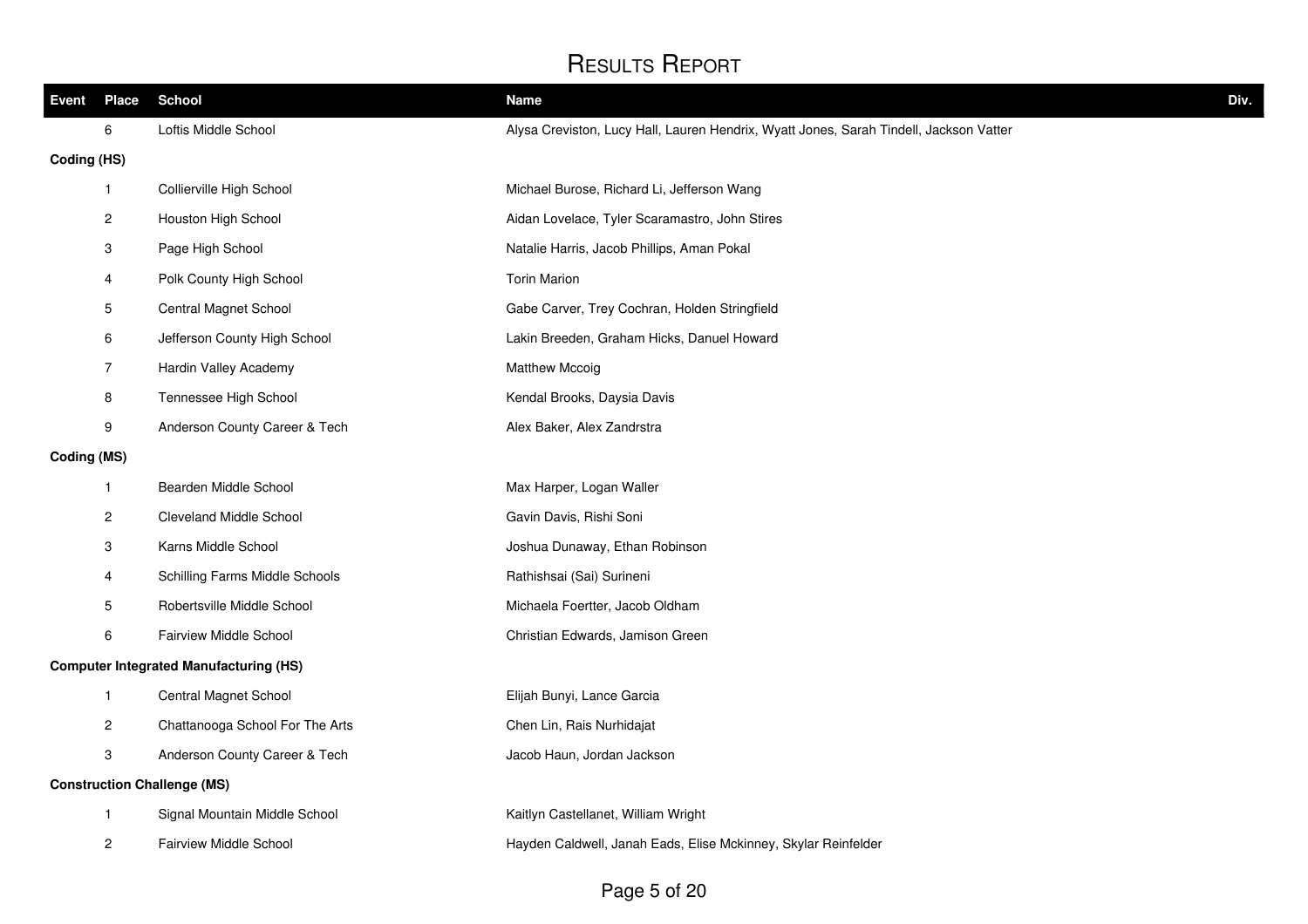| <b>Event Place</b> |                           | <b>School</b>                                 | <b>Name</b>                           | Div. |
|--------------------|---------------------------|-----------------------------------------------|---------------------------------------|------|
|                    |                           | <b>Debating Technological Issues (HS)</b>     |                                       |      |
|                    | $\mathbf{1}$              | <b>L&amp;N STEM Academy</b>                   | Hyatt Christenberry, Haley Folsom     |      |
|                    | $\overline{2}$            | Karns High School                             | Noah Kelley, Lilly Mendez             |      |
|                    | 3                         | Collierville High School                      | Kathy Cui, Yumin Lee                  |      |
|                    | 4                         | Hardin Valley Academy                         | Zander Bolas, Riley Speas             |      |
|                    | 5                         | Northeast High School                         | Navarone Dupont, Grant Rasnick        |      |
|                    | 6                         | Signal Mountain High School                   | Caroline Cornett, Abigail Grace Frank |      |
|                    | $\overline{7}$            | Central Magnet School                         | Conner Cornachione, Warren Dewey      |      |
|                    | $\bf 8$                   | Page High School                              | Rahul Nandwani, Jacob Phillips        |      |
|                    | $\boldsymbol{9}$          | Tennessee High School                         | Hailey Burton, Andrew Wilson          |      |
|                    | 10                        | Middle College High School                    | Jayden Anderson, Dewayne Mason        |      |
|                    | 11                        | Notre Dame High School                        | Ellie Gaudin, Nevaeh Stoudermire      |      |
|                    | 12                        | Houston High School                           | Kylan Hebron, Antony Mitchell         |      |
|                    | 13                        | Fairview High School                          | Isabel Chris, Jax Turner              |      |
|                    | 13                        | Franklin County High School                   | Adriana Cruz, Emma Curtis             |      |
|                    |                           | <b>Digital Photography (MS)</b>               |                                       |      |
|                    | $\mathbf{1}$              | Bearden Middle School                         | Anne Eddins                           |      |
|                    | $\overline{c}$            | Rose Park Math and Science Magnet Middle Prep | Megan Schilling                       |      |
|                    | $\ensuremath{\mathsf{3}}$ | Karns Middle School                           | Ethan Lindsey                         |      |
|                    | 4                         | Jackson County Middle School                  | Cassidy Collins                       |      |
|                    | $5\phantom{.0}$           | Maxine Smith Steam Academy                    | Eryn Hollomon                         |      |
|                    | 6                         | Brown Middle School                           | Justin Martin                         |      |
|                    | $\overline{7}$            | Robertsville Middle School                    | Michaela Foertter                     |      |
|                    |                           | <b>Digital Video Production (HS)</b>          |                                       |      |

L&N STEM Academy Lucy Drinnen, Reed Freeman, Chloe Gibson, Andrew Thayer, Christina Varnes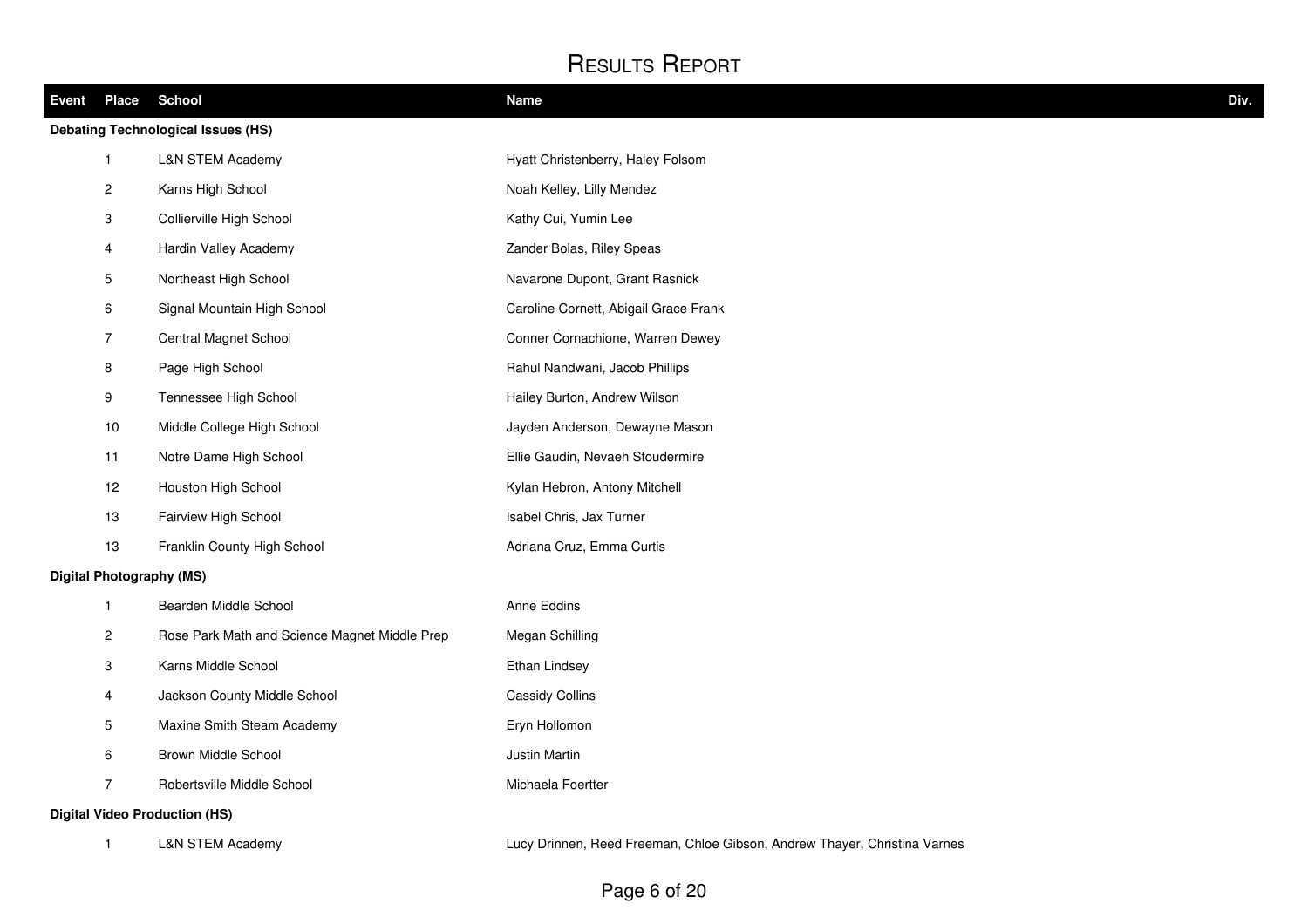| Event         | <b>Place</b>                | <b>School</b>                             | Name<br>Div.                                                                            |
|---------------|-----------------------------|-------------------------------------------|-----------------------------------------------------------------------------------------|
|               | $\overline{c}$              | Martin Luther King Jr. Magnet High School | Jason Mote, Cindy Ni, Trinity Payton, Alexandria Rodriguez                              |
|               | 3                           | White County High School                  | Benjamin Barry, Holden Koehler, Trinity Yap                                             |
|               | 4                           | Chattanooga School For The Arts           | Raley Hendrix, Chen Lin, Sofia Mcdonough, Spencer Moore, Rais Nurhidajat, Amy Yamashita |
|               | 4                           | Jackson County High School                | Rebecca Collins, Carlie Dodson, Zachary Pennington, Logan Ramsey                        |
|               | 5                           | Anderson County Career & Tech             | Parker Owens, Chloe Roach                                                               |
|               | 6                           | Houston High School                       | Tyler Briske, Taylyn Hill                                                               |
|               | $\overline{7}$              | Houston High School                       | Alex Gibson, Saksham Saksena                                                            |
| Dragster (MS) |                             |                                           |                                                                                         |
|               | $\mathbf{1}$                | Bearden Middle School                     | Alden Wilson                                                                            |
|               | $\boldsymbol{2}$            | Bearden Middle School                     | Hudson Herren                                                                           |
|               | 3                           | Robertsville Middle School                | Sam Livesay                                                                             |
|               | 4                           | Robertsville Middle School                | Kira Palau                                                                              |
|               | $5\phantom{.0}$             | Schilling Farms Middle Schools            | Aadovan Elangovar                                                                       |
|               | 6                           | Maxine Smith Steam Academy                | Luke Mori                                                                               |
|               | <b>Dragster Design (HS)</b> |                                           |                                                                                         |
|               | $\mathbf{1}$                | Page High School                          | Elijah Tidwell                                                                          |
|               | $\overline{c}$              | Anderson County Career & Tech             | Parker Meldrum                                                                          |
|               | 3                           | Jefferson County High School              | <b>Russell Mccoig</b>                                                                   |
|               | 4                           | Hampton High School                       | <b>Harley Hill</b>                                                                      |
|               | 4                           | Page High School                          | Gabriel Laboy                                                                           |
|               | 5                           | Volunteer High School                     | Neisha French                                                                           |
|               | 6                           | Anderson County Career & Tech             | <b>Emily Hembree</b>                                                                    |
|               | $\overline{7}$              | Houston High School                       | Kyle Scott                                                                              |
|               | 8                           | Arlington High School                     | Jackson Ward                                                                            |
|               | 8                           | Houston County High School                | Hailee Bixler                                                                           |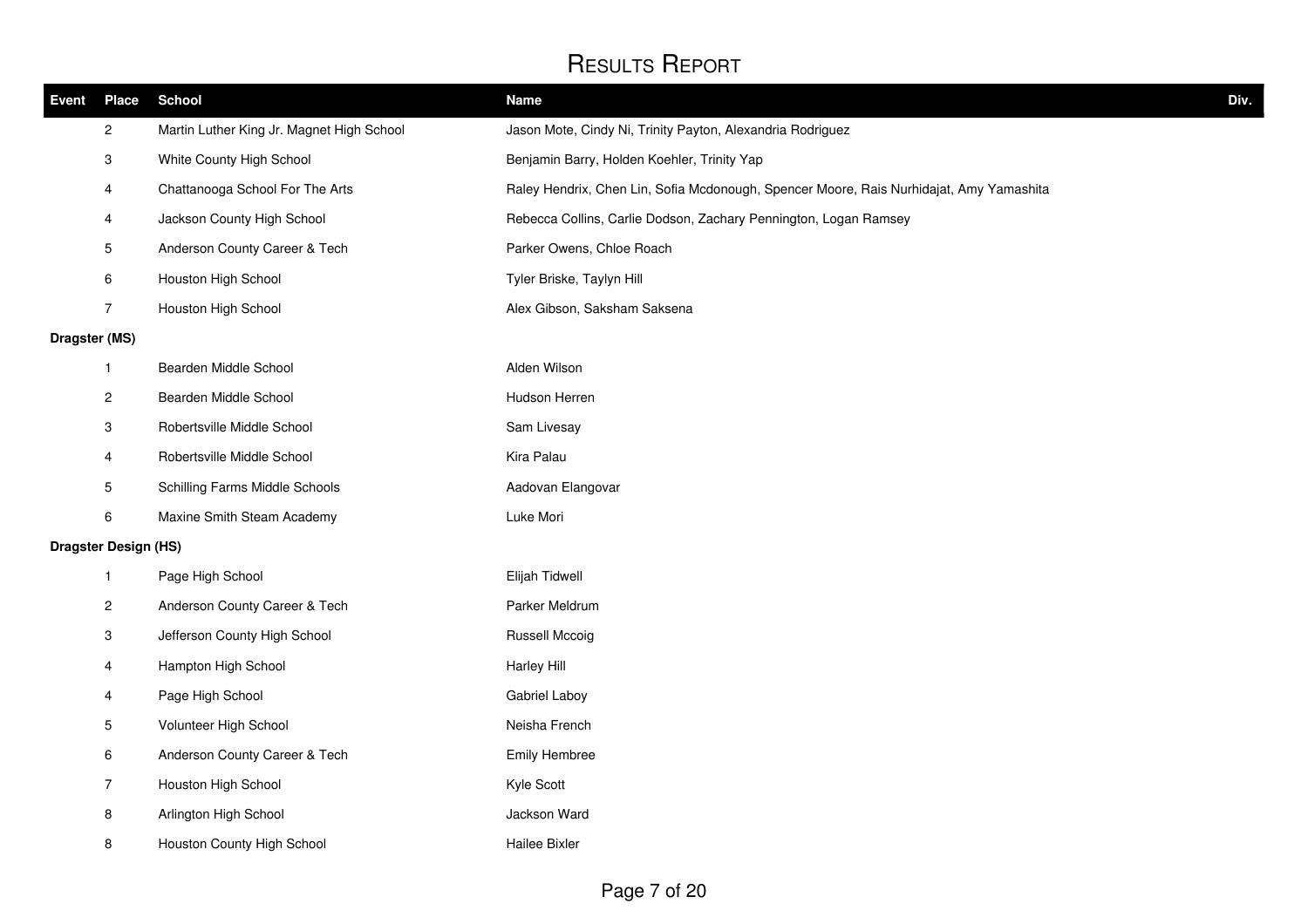| <b>Event</b> | <b>Place</b>              | <b>School</b>                       | <b>Name</b>                                                                              | Div. |
|--------------|---------------------------|-------------------------------------|------------------------------------------------------------------------------------------|------|
|              | 9                         | Houston High School                 | Sean Hopkins                                                                             |      |
|              | 10                        | Houston County High School          | <b>Muriel Arrant</b>                                                                     |      |
|              | 10                        | Notre Dame High School              | <b>Griffin Lee</b>                                                                       |      |
|              |                           | <b>Electrical Applications (MS)</b> |                                                                                          |      |
|              | $\mathbf{1}$              | Robertsville Middle School          | Thomas Schultz                                                                           |      |
|              | $\overline{c}$            | Karns Middle School                 | Nathan Kit                                                                               |      |
|              | $\ensuremath{\mathsf{3}}$ | Robertsville Middle School          | Christian Goethert                                                                       |      |
|              | 4                         | Karns Middle School                 | <b>Travis Tyimok</b>                                                                     |      |
|              | 5                         | Fairview Middle School              | Peyton Kues                                                                              |      |
|              | 6                         | Fairview Middle School              | Dayton Dixon                                                                             |      |
|              |                           | <b>Engineering Design (HS)</b>      |                                                                                          |      |
|              | $\mathbf{1}$              | Signal Mountain High School         | Jack Dowling, Hailey Fookes, Savannah Payne, Ellie Proctor, Micah Smith, Stella Strength |      |
|              | $\mathbf{2}$              | Karns High School                   | Spencer Berry, Noah Kelley, Lauren Kelly, Josh Ward                                      |      |
|              | $\mathbf{3}$              | Jackson County High School          | Isaac Hamlet, Blaine Keyton, Colin Keyton, Gabe Lile                                     |      |
|              | 4                         | Page High School                    | Jennifer Lowe, Rahul Nandwani, Jacob Phillips, Aman Pokal, Elijah Tidwell                |      |
|              | 5                         | Chattanooga School For The Arts     | Kedhejah Kelley, Anvitha Kosaraju, Zoe Zimmerman                                         |      |
|              | 6                         | Hardin Valley Academy               | Will Feldman, Joey Noce, Jordan Parker, Justin Pollack                                   |      |
|              |                           | <b>Essays on Technology (HS)</b>    |                                                                                          |      |
|              | $\mathbf{1}$              | Signal Mountain High School         | <b>Caroline Cornett</b>                                                                  |      |
|              | $\overline{c}$            | L&N STEM Academy                    | Andrew Thayer                                                                            |      |
|              | $\ensuremath{\mathsf{3}}$ | Houston High School                 | Clare Jordan                                                                             |      |
|              | 4                         | Central Magnet School               | Caitlin Seaborn                                                                          |      |
|              | 5                         | Chattanooga School For The Arts     | Soofi Punjani                                                                            |      |
|              | $\,6\,$                   | Collierville High School            | Katie Williamson                                                                         |      |
|              | 6                         | Hardin Valley Academy               | Loren Haas                                                                               |      |
|              |                           |                                     |                                                                                          |      |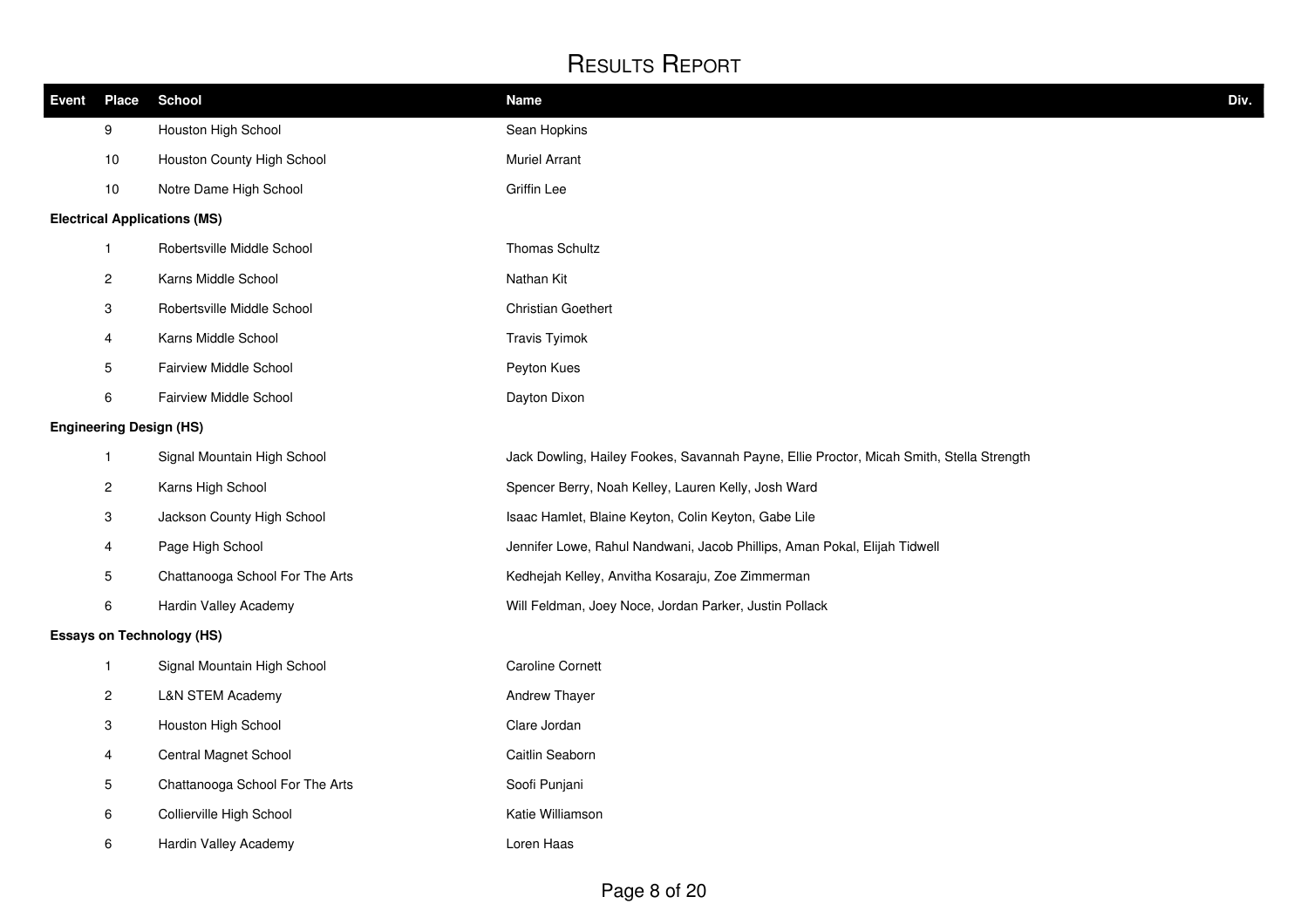| Event | <b>Place</b>            | <b>School</b>                               | <b>Name</b>                | Div. |
|-------|-------------------------|---------------------------------------------|----------------------------|------|
|       | $\overline{7}$          | Page High School                            | Elijah Tidwell             |      |
|       |                         | <b>Essays on Technology (MS)</b>            |                            |      |
|       | $\mathbf{1}$            | Maxine Smith Steam Academy                  | Zoe Tripp                  |      |
|       | $\overline{\mathbf{c}}$ | Karns Middle School                         | <b>Madison Standifer</b>   |      |
|       | 3                       | Robertsville Middle School                  | Emily Brown                |      |
|       | $\overline{4}$          | Fairview Middle School                      | Kylie Mccrea               |      |
|       | 5                       | Hixson Middle School                        | Meghan Kernea              |      |
|       |                         | <b>Extemporaneous Speech (HS)</b>           |                            |      |
|       | $\mathbf{1}$            | Hardin Valley Academy                       | Ryan Hart                  |      |
|       | $\overline{c}$          | <b>L&amp;N STEM Academy</b>                 | <b>Hyatt Christenberry</b> |      |
|       | 3                       | Page High School                            | Keith Stubblebine          |      |
|       | 4                       | Anderson County Career & Tech               | Chris Cannon               |      |
|       | 4                       | Tennessee High School                       | Andrew Wilson              |      |
|       | 5                       | Martin Luther King Jr. Magnet High School   | Amir Mahamed               |      |
|       | 5                       | Notre Dame High School                      | August Anderson            |      |
|       | 6                       | Houston County High School                  | John Mitchell              |      |
|       | $\overline{7}$          | Karns High School                           | Maleah Holder              |      |
|       | 8                       | Northeast High School                       | Lexie Maharrey             |      |
|       | 9                       | Sycamore High                               | Joshua Edwards             |      |
|       | 10                      | Fairview High School                        | Wil Jones                  |      |
|       | 11                      | Jefferson County High School                | Danuel Howard              |      |
|       | 12                      | Franklin County High School                 | <b>Sydney Fleming</b>      |      |
|       | 13                      | White County High School                    | Holden Koehler             |      |
|       |                         | <b>Fashion Design &amp; Technology (HS)</b> |                            |      |

1 Chattanooga School For The Arts **Lana El-Etr, Katie Hopper, Cydney Kapperman**, Amy Yamashita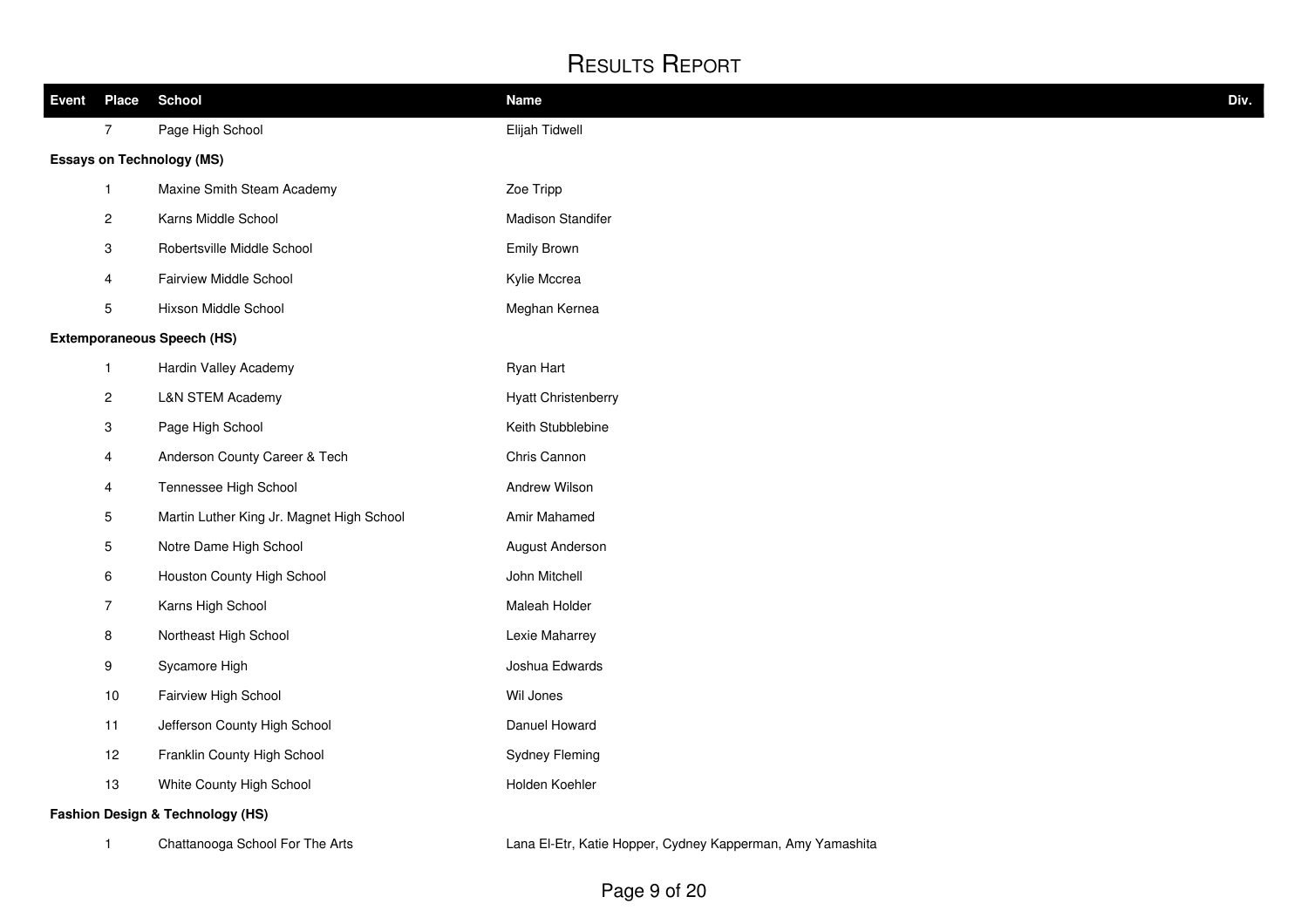| <b>Event</b> | <b>Place</b>                 | <b>School</b>                                 | <b>Name</b>                                              | Div. |
|--------------|------------------------------|-----------------------------------------------|----------------------------------------------------------|------|
|              | $\overline{c}$               | Notre Dame High School                        | Chloe Dobson, Petra Rivera                               |      |
|              | $\ensuremath{\mathsf{3}}$    | Fairview High School                          | Elizabeth Bulay, Dylan Guardo, Alexis Miniat, Jenna Ward |      |
|              | $\overline{4}$               | John Overton High School                      | Jane Nguyen, Trish Nguyen                                |      |
|              | $\mathbf 5$                  | <b>L&amp;N STEM Academy</b>                   | Natalie Duncan, Lauren Early                             |      |
|              | $\,6\,$                      | Collierville High School                      | Salena Chatfield, Altamish Shermohammed, Jefferson Wang  |      |
| Flight (MS)  |                              |                                               |                                                          |      |
|              | $\mathbf{1}$                 | Robertsville Middle School                    | Claire Thornton                                          |      |
|              | $\overline{c}$               | Maxine Smith Steam Academy                    | London Leachman                                          |      |
|              | $\mathbf{3}$                 | Signal Mountain Middle School                 | Nicholas Barrett                                         |      |
|              | $\overline{4}$               | Robertsville Middle School                    | Elana Sampsel                                            |      |
|              | $\mathbf 5$                  | Maxine Smith Steam Academy                    | <b>Camden Andrews</b>                                    |      |
|              | 6                            | Rose Park Math and Science Magnet Middle Prep | Neena Praveen                                            |      |
|              | $\overline{7}$               | Fairview Middle School                        | Lucas Mcpherson                                          |      |
|              | <b>Flight Endurance (HS)</b> |                                               |                                                          |      |
|              | $\mathbf{1}$                 | Hampton High School                           | <b>Lillian Street</b>                                    |      |
|              | $\overline{c}$               | Northeast High School                         | Janice Kampsen                                           |      |
|              | 3                            | Chattanooga School For The Arts               | Rais Nurhidajat                                          |      |
|              | $\overline{4}$               | Houston High School                           | Sarah Scott                                              |      |
|              | 5                            | Central Magnet School                         | Morgan Cramer                                            |      |
|              | 6                            | Anderson County Career & Tech                 | <b>Dustin Terry</b>                                      |      |
|              | $\overline{7}$               | Arlington High School                         | Jacob Taylor                                             |      |
|              | 8                            | Page High School                              | Christine Hill                                           |      |
|              | 9                            | Arlington High School                         | John Batte                                               |      |
|              | 10                           | Notre Dame High School                        | Ryan Welch                                               |      |
|              | 11                           | Houston High School                           | Julia Antipova                                           |      |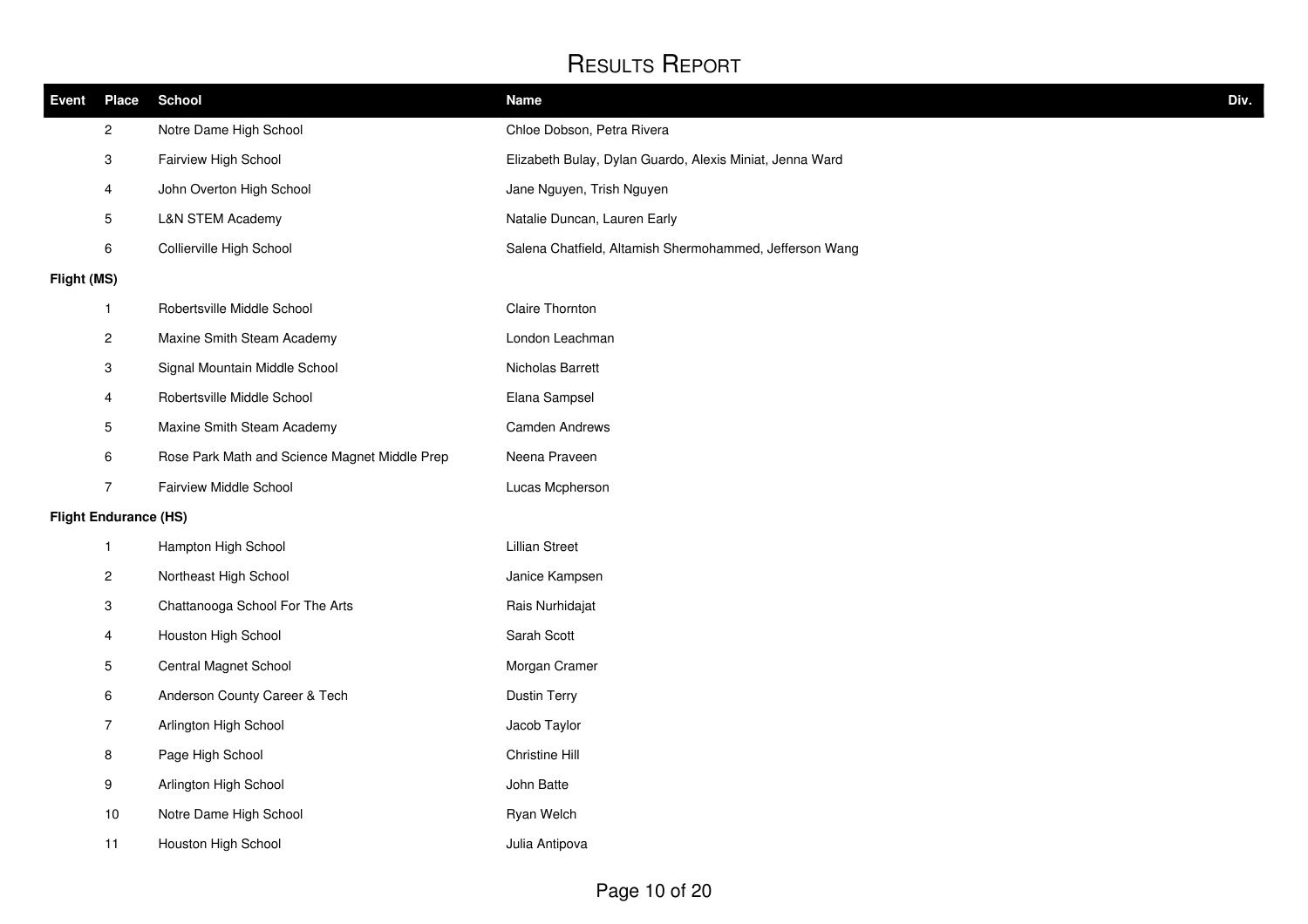|                         | Event Place School                            | <b>Name</b>                                                        | Div. |
|-------------------------|-----------------------------------------------|--------------------------------------------------------------------|------|
|                         | <b>Forensic Technology (MS)</b>               |                                                                    |      |
| $\mathbf{1}$            | Karns Middle School                           | Erik Anningson, Iris Li                                            |      |
| $\boldsymbol{2}$        | Signal Mountain Middle School                 | Caroline Burns, Kaitlyn Castellanet                                |      |
| 3                       | Maxine Smith Steam Academy                    | Logan Trexler, Russell Wolf                                        |      |
| 4                       | Robertsville Middle School                    | Sam Livesay, Jacob Oldham                                          |      |
| 5                       | Norris Middle School                          | Foster Madron, Rachael Taylor                                      |      |
| 6                       | Rose Park Math and Science Magnet Middle Prep | Walt Ostrowski, Neena Praveen                                      |      |
|                         | <b>Future Technology Teacher (HS)</b>         |                                                                    |      |
| $\mathbf{1}$            | Karns High School                             | Lauren Kelly                                                       |      |
| $\overline{c}$          | Hardin Valley Academy                         | Tori Hart                                                          |      |
| 3                       | Collierville High School                      | Elliot Ahn                                                         |      |
| $\overline{\mathbf{4}}$ | Chattanooga School For The Arts               | Mansi Patel                                                        |      |
| $5\phantom{.0}$         | Karns High School                             | Katy Cooke                                                         |      |
| 6                       | Houston High School                           | Taylyn Hill                                                        |      |
| $\overline{7}$          | Middle College High School                    | Serenity Jones                                                     |      |
| 8                       | Volunteer High School                         | Kaleb Duncan                                                       |      |
| 9                       | Signal Mountain High School                   | Sarah Vernetti                                                     |      |
| $10$                    | Middle College High School                    | Kendall Williams                                                   |      |
| 11                      | Sycamore High                                 | Joshua Edwards                                                     |      |
|                         | <b>Inventions &amp; Innovations (MS)</b>      |                                                                    |      |
| $\mathbf{1}$            | Robertsville Middle School                    | Christian Goethert, Jillian Johnson, Boru Kneiser                  |      |
| $\overline{c}$          | Rose Park Math and Science Magnet Middle Prep | Mark Cole, Kason Leverett, Brady Mitchell, Jacen Price             |      |
| 3                       | Fairview Middle School                        | Hayden Caldwell, Zachary Cooper, Dayton Dixon, Connor Farris       |      |
| 4                       | Maxine Smith Steam Academy                    | Kayli Middleton, Ashton Shaw, Cameron Weatherspoon, Elijah Wiseman |      |
| 5                       | <b>Cleveland Middle School</b>                | Alex Moore, Aarna Patel, Stephanie Patel                           |      |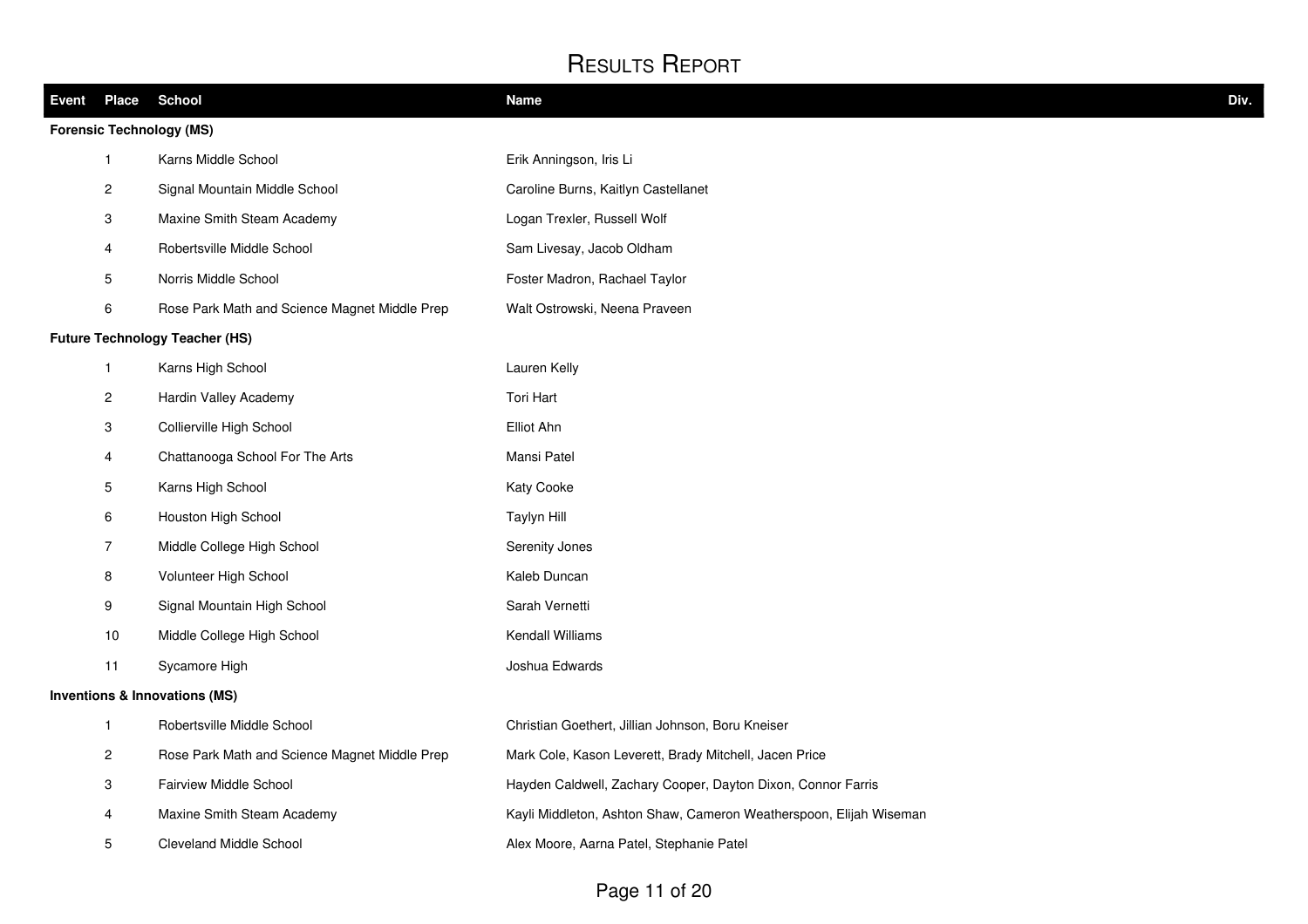| Event Place                 | <b>School</b>                                 | <b>Name</b>                                                                                       | Div. |
|-----------------------------|-----------------------------------------------|---------------------------------------------------------------------------------------------------|------|
|                             | <b>Leadership Strategies (MS)</b>             |                                                                                                   |      |
| $\mathbf{1}$                | Bearden Middle School                         | Sara Bailey, Maddie Brillhart, Sophie Bruce                                                       |      |
| $\overline{2}$              | Karns Middle School                           | Aiden Finney, Nolan Kit, Meredith Morgan                                                          |      |
| 3                           | Maxine Smith Steam Academy                    | Eryn Hollomon, London Leachman, Zoe Tripp                                                         |      |
| 4                           | Signal Mountain Middle School                 | Alexia Apablaza, Caroline Burns, William Wright                                                   |      |
| 5                           | Havenview Middle School                       | Angel Davis, Talia Fenley, Jocelyn Guest                                                          |      |
| $\,6\,$                     | Rose Park Math and Science Magnet Middle Prep | Lucy Cullum, Kason Leverett, Kush Patel                                                           |      |
| $\overline{7}$              | <b>Fairview Middle School</b>                 | Lillie Baker, Peyton Kues, Mays Mccoy                                                             |      |
| 8                           | Hixson Middle School                          | Corey Holloway, Meghan Kernea, Trey Kernea                                                        |      |
| 9                           | Northwest Middle School                       | Brooke Hamilton, Estefany Salcedo, Anthony Turner                                                 |      |
| <b>Mass Production (MS)</b> |                                               |                                                                                                   |      |
| $\mathbf{1}$                | Maxine Smith Steam Academy                    | Luke Mori, Logan Trexler, Russell Wolf                                                            |      |
| $\overline{2}$              | <b>Fairview Middle School</b>                 | Brady Bateman, Robert Debaecke, Adam Lemay, Lucas Mcpherson                                       |      |
|                             | <b>Mechanical Engineering (MS)</b>            |                                                                                                   |      |
| $\mathbf{1}$                | Karns Middle School                           | Trevor Barrett, Lilly Cooper, Aiden Finney, Eric Goodpasture, Will Greenwood, Travis Tyimok       |      |
| $\overline{c}$              | Maxine Smith Steam Academy                    | Jacob Milan, Ashton Shaw, Logan Trexler, Brock Weaver, Russell Wolf                               |      |
| 3                           | Robertsville Middle School                    | Bryson Brown, Tristin Del Toro, Aidan Gibson                                                      |      |
| 4                           | Northwest Middle School                       | Abby Richards, Ryan Richards, Anthony Turner                                                      |      |
|                             | <b>Medical Technology (MS)</b>                |                                                                                                   |      |
| $\mathbf{1}$                | Robertsville Middle School                    | Mackenzie Aurin, Jillian Johnson, Benjamin Pontello, Hannah Tharrington                           |      |
| $\overline{2}$              | Northwest Middle School                       | Abby Richards, Carolyn Walters                                                                    |      |
| $\mathbf{3}$                | Havenview Middle School                       | Marcus Bridgeforth, Mallorie Covington, Angel Davis, Alvin Dickens, Camille Smith, Akura Thompson |      |
| 4                           | Karns Middle School                           | Lilly Cooper, Vivian Cooper, Austin Holbrook, Ethan Lindsey                                       |      |
| 5                           | <b>Fairview Middle School</b>                 | Janah Eads, Jamison Green, Elise Mckinney, Skylar Reinfelder                                      |      |
| 6                           | Hixson Middle School                          | Katie Arnold, Ya'Aime Atkins, Alexis Bell, Alysha Ho, Jacquelin Ho, Ahmad Sheikh                  |      |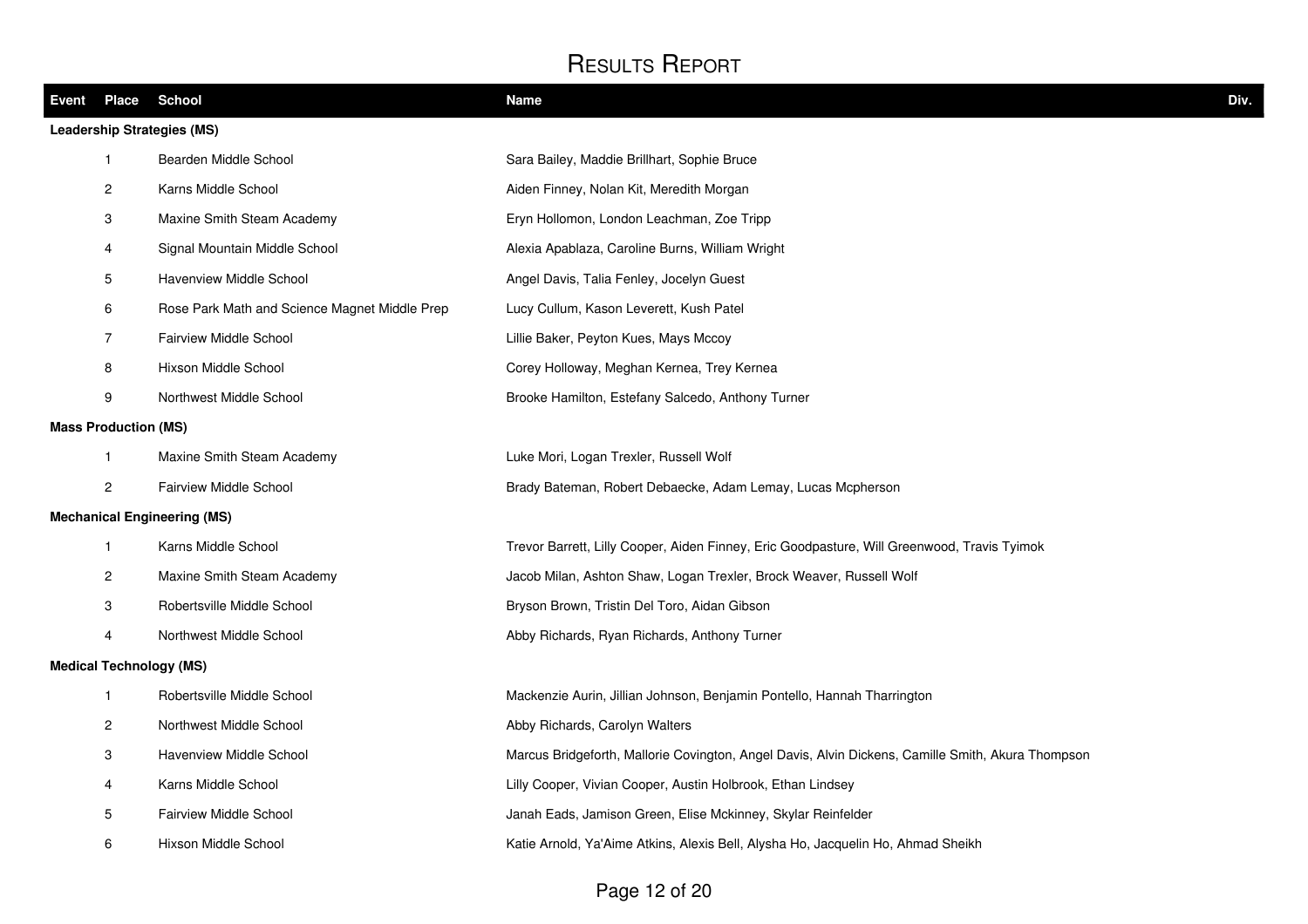| Event Place School                 |                                               | <b>Name</b>                                                                                   | Div. |  |
|------------------------------------|-----------------------------------------------|-----------------------------------------------------------------------------------------------|------|--|
| <b>Microcontroller Design (MS)</b> |                                               |                                                                                               |      |  |
| 1                                  | Karns Middle School                           | Austin Holbrook, Isaiah Nicely, Carter Sams, Hudson Stevens, Andy Townsend                    |      |  |
| <b>Music Production (HS)</b>       |                                               |                                                                                               |      |  |
| $\mathbf{1}$                       | Central Magnet School                         | Jacob Alexander, Warren Dewey, Bryson Garrett, William Stallings                              |      |  |
| 2                                  | Martin Luther King Jr. Magnet High School     | Chandni Chandramouly, Shakthid Kannan, Alexandria Rodriguez, Lucy Xie                         |      |  |
| 3                                  | Houston High School                           | Nick Brodeur                                                                                  |      |  |
| 4                                  | Anderson County Career & Tech                 | Billy Butler, Ethan Russell                                                                   |      |  |
| Off The Grid (MS)                  |                                               |                                                                                               |      |  |
| $\mathbf{1}$                       | Robertsville Middle School                    | Bryson Brown, Kira Palau, Caitlin Pendley                                                     |      |  |
| 2                                  | Norris Middle School                          | Anjalee Bean, Keith Chapman, Shelby Freyre, Foust Haverkamp                                   |      |  |
| 3                                  | Loftis Middle School                          | Alysa Creviston, Abi Davis                                                                    |      |  |
| 4                                  | Schilling Farms Middle Schools                | Olivia Cyrus, Suparna Darapu, Tanish Gadiraju, Ansh Sampat                                    |      |  |
| 5                                  | Rose Park Math and Science Magnet Middle Prep | Jonas Cross, Megan Schilling                                                                  |      |  |
| 6                                  | Northwest Middle School                       | Alesha Austin, Carolyn Walters                                                                |      |  |
| On Demand Video (HS)               |                                               |                                                                                               |      |  |
| 1                                  | Polk County High School                       | Ian Bonilla, River Fisher, Annastasia Fultz, Torin Marion, Tyler Tolzmann                     |      |  |
| 2                                  | <b>L&amp;N STEM Academy</b>                   | Lucy Drinnen, Nicholas Duncan, Reed Freeman, Chloe Gibson, Andrew Thayer, Christina Varnes    |      |  |
| 3                                  | Central Magnet School                         | Alice Byrnes, Elijah Callender, Tamir Hussain, Edward Loughry, Carson Loving, Sydney Starling |      |  |
| 4                                  | Chattanooga School For The Arts               | John Freeman, Katie Hopper, Cydney Kapperman, Sofia Mcdonough, Spencer Moore, Ayla Williams   |      |  |
| 5                                  | Page High School                              | Natalie Harris, Joe Mina, Josh Price, Katie Weaver                                            |      |  |
| 6                                  | Notre Dame High School                        | Lyra Pala, Sarah Polickoski, Johannah Valentin                                                |      |  |
|                                    | <b>Photographic Technology (HS)</b>           |                                                                                               |      |  |
| $\mathbf{1}$                       | Dickson County High School                    | Shikha Patel                                                                                  |      |  |
| 2                                  | Collierville High School                      | Elliot Ahn                                                                                    |      |  |
| 3                                  | Cherokee High School                          | Sydney Lilly                                                                                  |      |  |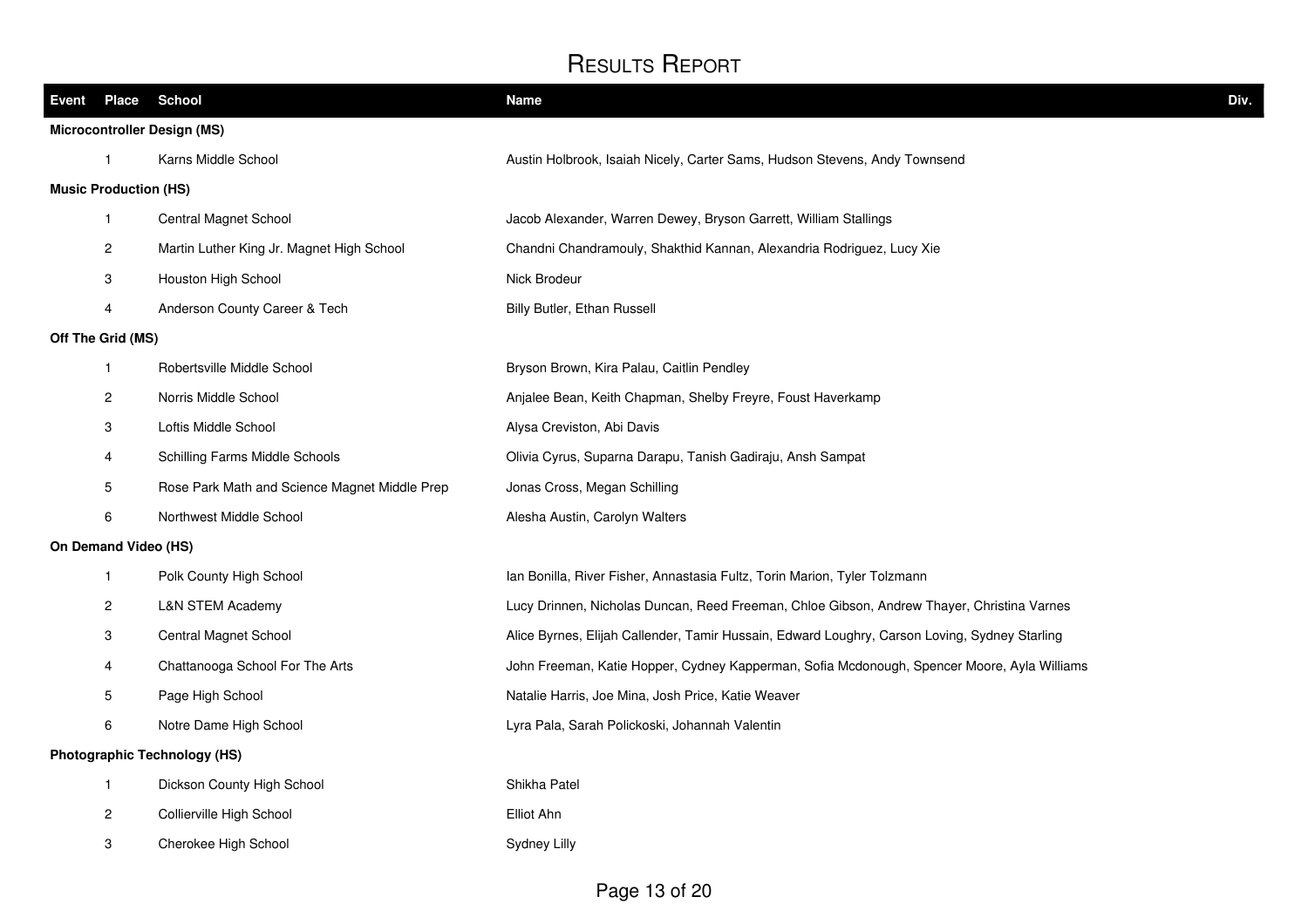| <b>Event Place</b>          |                           | <b>School</b>                                 | <b>Name</b>           | Div. |
|-----------------------------|---------------------------|-----------------------------------------------|-----------------------|------|
|                             | 4                         | Fulton High School                            | Nicole Cooney         |      |
|                             | $\overline{5}$            | Central Magnet School                         | Austin Wright         |      |
|                             |                           | <b>Prepared Presentation (HS)</b>             |                       |      |
|                             | $\mathbf{1}$              | Page High School                              | Nathan Davis          |      |
|                             | $\overline{c}$            | Hardin Valley Academy                         | Drew Freshour         |      |
|                             | $\mathbf{3}$              | Hampton High School                           | Katie Jenkins         |      |
|                             | $\overline{4}$            | Karns High School                             | Katy Cooke            |      |
|                             | 5                         | Anderson County Career & Tech                 | Parker Owens          |      |
|                             | 6                         | Franklin County High School                   | Leanne Turpin         |      |
|                             | $\overline{7}$            | White County High School                      | Mackenzie Johnson     |      |
|                             | $\bf 8$                   | Middle College High School                    | Kendall Williams      |      |
|                             | $\,8\,$                   | Signal Mountain High School                   | Cole Stafford         |      |
|                             | 9                         | Sycamore High                                 | Conner Bunch          |      |
|                             | $10$                      | Houston High School                           | Mykal Bayne           |      |
|                             | 11                        | Jackson County High School                    | Aliyah Carr           |      |
|                             | 12                        | Chattanooga School For The Arts               | Ashely George         |      |
|                             | 12                        | Northeast High School                         | Dalten Stone          |      |
| <b>Prepared Speech (MS)</b> |                           |                                               |                       |      |
|                             | $\mathbf{1}$              | Karns Middle School                           | Vivian Cooper         |      |
|                             | $\overline{c}$            | Bearden Middle School                         | Chelsea Respess       |      |
|                             | $\ensuremath{\mathsf{3}}$ | Fairview Middle School                        | <b>Connor Farris</b>  |      |
|                             | 4                         | Rose Park Math and Science Magnet Middle Prep | Mark Cole             |      |
|                             | 5                         | Signal Mountain Middle School                 | <b>Caroline Burns</b> |      |
|                             | 6                         | Hixson Middle School                          | Alexis Bell           |      |
|                             | $\overline{7}$            | Robertsville Middle School                    | Tristin Del Toro      |      |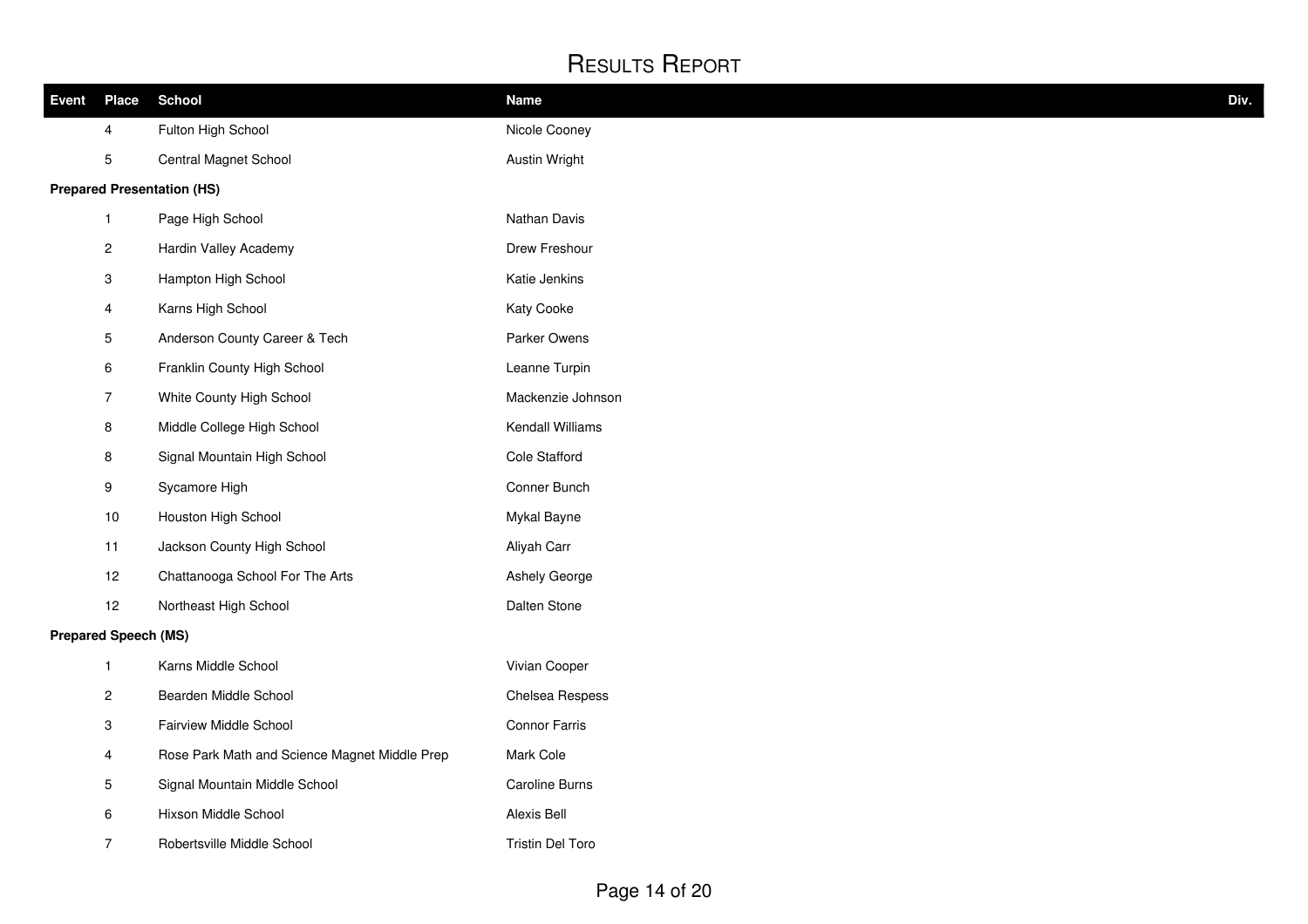| Event       | <b>Place</b>                | School                                    | <b>Name</b>                                              | Div. |  |  |
|-------------|-----------------------------|-------------------------------------------|----------------------------------------------------------|------|--|--|
|             | <b>Problem Solving (MS)</b> |                                           |                                                          |      |  |  |
|             | $\mathbf{1}$                | Robertsville Middle School                | Bryson Brown, Aidan Gibson                               |      |  |  |
|             | $\overline{c}$              | Northwest Middle School                   | Angel Hellen, Devin Williams                             |      |  |  |
|             | 3                           | Norris Middle School                      | Kendall Null, Maclean Spurling                           |      |  |  |
|             | 4                           | Fairview Middle School                    | Lucas Mcpherson, Kaitlynn Statton                        |      |  |  |
|             | 5                           | Hixson Middle School                      | Alysha Ho, Jacquelin Ho                                  |      |  |  |
|             | 6                           | Bearden Middle School                     | Hudson Herren, Ayaz Sultan                               |      |  |  |
|             | $\overline{7}$              | Loftis Middle School                      | Bryce Coln, Carson Mulder                                |      |  |  |
|             |                             | <b>Promotional Design (HS)</b>            |                                                          |      |  |  |
|             | $\mathbf{1}$                | Martin Luther King Jr. Magnet High School | Cindy Ni                                                 |      |  |  |
|             | $\overline{c}$              | Page High School                          | Katie Weaver                                             |      |  |  |
|             | 3                           | Central Magnet School                     | Carly Alsup                                              |      |  |  |
|             | 4                           | Anderson County Career & Tech             | Molly Williams                                           |      |  |  |
|             | 5                           | Central Magnet School                     | Reagan Lannom                                            |      |  |  |
|             | 6                           | Collierville High School                  | Elliot Ahn                                               |      |  |  |
|             |                             | <b>Promotional Marketing (MS)</b>         |                                                          |      |  |  |
|             | $\mathbf{1}$                | Robertsville Middle School                | <b>Matt Kitts</b>                                        |      |  |  |
|             | $\overline{c}$              | Fairview Middle School                    | Adam Lemay                                               |      |  |  |
|             | $\ensuremath{\mathsf{3}}$   | Karns Middle School                       | Meredith Morgan                                          |      |  |  |
|             | $\overline{4}$              | Havenview Middle School                   | <b>Xavier Bowles</b>                                     |      |  |  |
| SciVis (HS) |                             |                                           |                                                          |      |  |  |
|             | $\mathbf{1}$                | Collierville High School                  | Elliot Ahn, Yumin Lee, Richard Li, Altamish Shermohammed |      |  |  |
|             | $\mathbf{2}$                | Tennessee High School                     | Tyler Johnson, Elizabeth Oakley, Brendan Smoth           |      |  |  |
|             |                             | <b>Software Development (HS)</b>          |                                                          |      |  |  |
|             | $\mathbf{1}$                | Cherokee High School                      | Jay Amin, Kush Patel, Gabriel Stowe                      |      |  |  |
|             |                             |                                           |                                                          |      |  |  |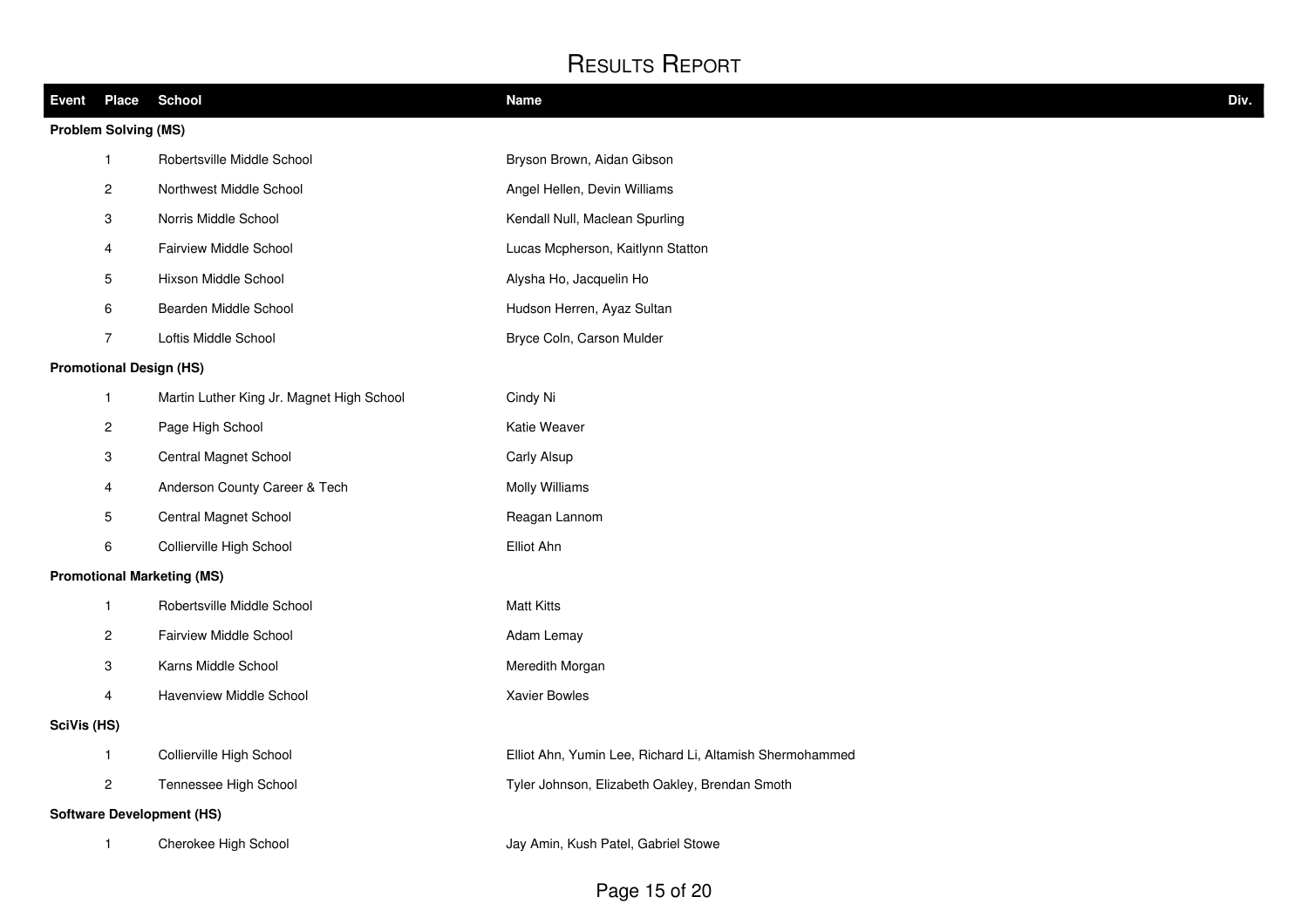| Event | <b>Place</b>               | <b>School</b>                                   | <b>Name</b>                                                                                   | Div. |
|-------|----------------------------|-------------------------------------------------|-----------------------------------------------------------------------------------------------|------|
|       | $\overline{c}$             | Cookeville High School                          | Alyssa Meadows, Jonathan Snider                                                               |      |
|       | 3                          | Volunteer High School                           | Kaleb Duncan, Matthew Wyatt                                                                   |      |
|       | 4                          | Polk County High School                         | River Fisher, Torin Marion, Tyler Tolzmann                                                    |      |
|       | <b>STEM Animation (MS)</b> |                                                 |                                                                                               |      |
|       | $\mathbf{1}$               | Schilling Farms Middle Schools                  | Alec Espinola, Savannah Espinola                                                              |      |
|       | 2                          | Robertsville Middle School                      | Aidan Gibson, Victoria Moua, Benjamin Pontello, Elana Sampsel, Claire Thornton, Gabriel Weber |      |
|       | 3                          | Fairview Middle School                          | Bennett Bateman, Janah Eads, Elise Mckinney                                                   |      |
|       | 4                          | Rose Park Math and Science Magnet Middle Prep   | Mena Makar, James Roberts                                                                     |      |
|       | <b>STEM Careers (HS)</b>   |                                                 |                                                                                               |      |
|       | $\mathbf{1}$               | Martin Luther King Jr. Magnet High School       | Lucy Xie                                                                                      |      |
|       | $\overline{\mathbf{c}}$    | Collierville High School                        | Aby Binu                                                                                      |      |
|       | 3                          | Page High School                                | <b>Lilly Roberts</b>                                                                          |      |
|       | 4                          | Middle College High School                      | Kendall Williams                                                                              |      |
|       | 5                          | Notre Dame High School                          | Nevaeh Stoudermire                                                                            |      |
|       |                            | <b>Structural Design &amp; Engineering (HS)</b> |                                                                                               |      |
|       | $\mathbf{1}$               | Hampton High School                             | Trevor Eller, Zach Story                                                                      |      |
|       | $\overline{\mathbf{c}}$    | John Overton High School                        | Nancy Hoang, Amy Wu                                                                           |      |
|       | 3                          | Collierville High School                        | Cailee Bush, Amy Zhou                                                                         |      |
|       | 4                          | Page High School                                | Rian Gober, Josh Price                                                                        |      |
|       | 5                          | Arlington High School                           | John Batte, Emilee Dalehite                                                                   |      |
|       |                            | <b>Structural Engineering (MS)</b>              |                                                                                               |      |
|       | $\mathbf{1}$               | Bearden Middle School                           | Sara Bailey, Lauren Chiles                                                                    |      |
|       | 2                          | <b>Fairview Middle School</b>                   | Braxton Maige, Brandon Jr Taylor                                                              |      |
|       |                            | <b>System Control Technology (HS)</b>           |                                                                                               |      |
|       | 1                          | Anderson County Career & Tech                   | Billy Butler, Mithchell Reed, Ethan Russell                                                   |      |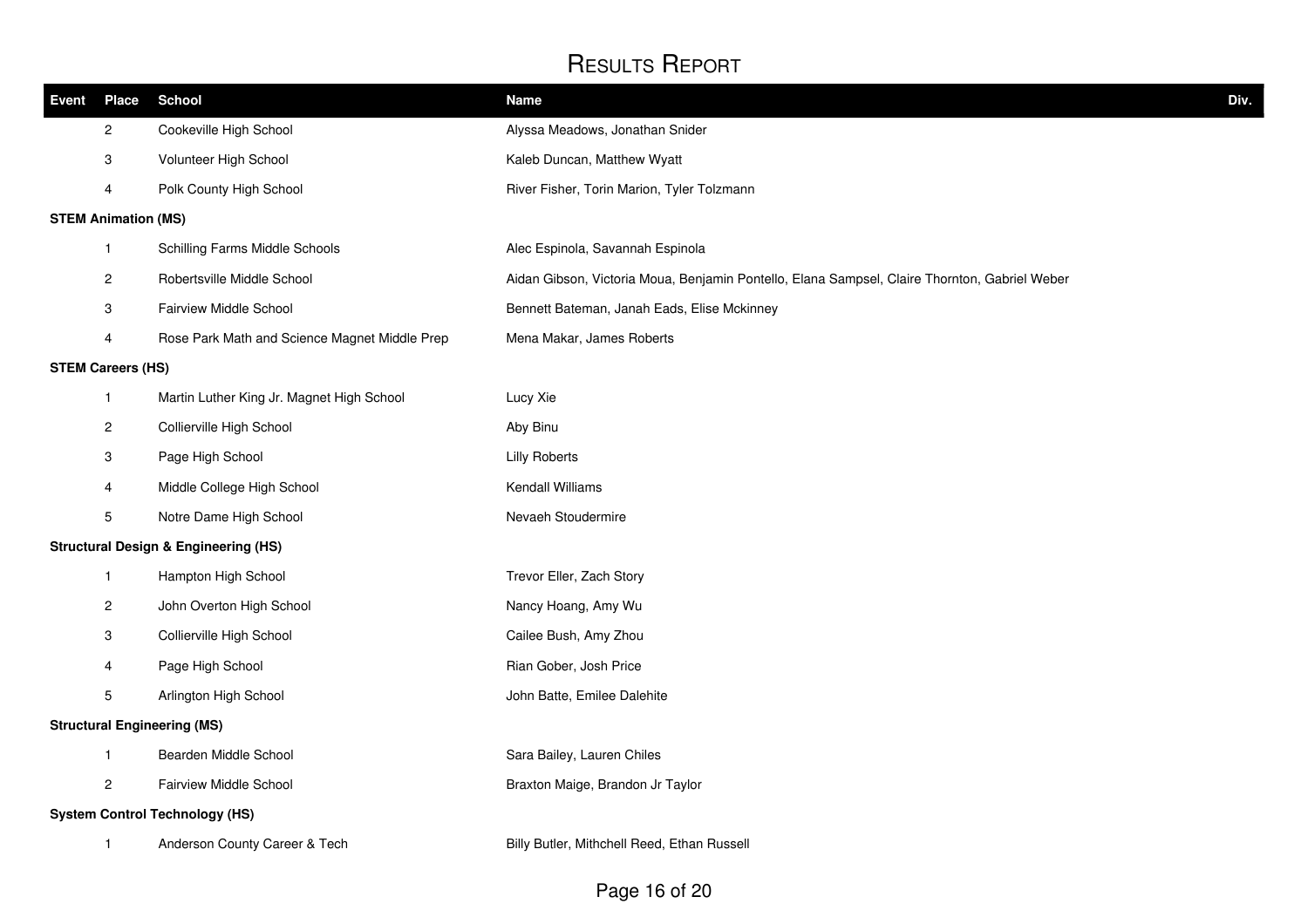| Event Place                           | <b>School</b>                                 | <b>Name</b>                                      | Div. |  |
|---------------------------------------|-----------------------------------------------|--------------------------------------------------|------|--|
| <b>System Control Technology (MS)</b> |                                               |                                                  |      |  |
| $\mathbf{1}$                          | Karns Middle School                           | Joey Borrelli, Ethan Lindsey, Jacob Walters      |      |  |
| 2                                     | Robertsville Middle School                    | Victoria Moua, Thomas Schultz, Gabriel Weber     |      |  |
| <b>Tech Bowl (MS)</b>                 |                                               |                                                  |      |  |
| $\mathbf{1}$                          | Robertsville Middle School                    | Joe Blair, Hudson Reynolds, Thomas Schultz       |      |  |
| 2                                     | Bearden Middle School                         | Max Harper, Hudson Herren, Ayaz Sultan           |      |  |
| 3                                     | Rose Park Math and Science Magnet Middle Prep | Mark Cole, Jonas Cross, Lucy Cullum              |      |  |
| 4                                     | Karns Middle School                           | Eric Goodpasture, Iris Li, Ethan Weathers        |      |  |
| <b>Technical Design (MS)</b>          |                                               |                                                  |      |  |
| $\mathbf{1}$                          | Karns Middle School                           | Eric Goodpasture, Isaiah Nicely                  |      |  |
| $\overline{c}$                        | Robertsville Middle School                    | Elana Sampsel, Claire Thornton                   |      |  |
| 3                                     | Loftis Middle School                          | Bryce Coln, Carson Mulder                        |      |  |
| $\overline{4}$                        | Fairview Middle School                        | Joshua Carroll, Robert Debaecke                  |      |  |
| 5                                     | Schilling Farms Middle Schools                | Sidharth Varrier, Shreyas Venkatsaubbarao        |      |  |
| 6                                     | Havenview Middle School                       | Kenneth Johnson, Carlos Peaches                  |      |  |
| <b>Technology Bowl (HS)</b>           |                                               |                                                  |      |  |
| $\mathbf{1}$                          | Hardin Valley Academy                         | Ryan Hart, Elise Kersch, Irene Li                |      |  |
| $\overline{c}$                        | Collierville High School                      | Nima Babajani, Richard Li, Altamish Shermohammed |      |  |
| 3                                     | Karns High School                             | Noah Kelley, Lauren Kelly, Josh Ward             |      |  |
| 4                                     | Chattanooga School For The Arts               | Sofia Mcdonough, Mansi Patel, Soofi Punjani      |      |  |
|                                       | <b>Technology Problem Solving (HS)</b>        |                                                  |      |  |
| $\mathbf{1}$                          | Hampton High School                           | Zack Oliver, Cody Vines                          |      |  |
| 2                                     | Collierville High School                      | Aby Binu, Yianni Karistamatis                    |      |  |
| 3                                     | John Overton High School                      | Anna Marie Puglise, Ansley Sasser                |      |  |
| 4                                     | Arlington High School                         | Andrew Enzor, Hannah Taylor                      |      |  |
|                                       |                                               |                                                  |      |  |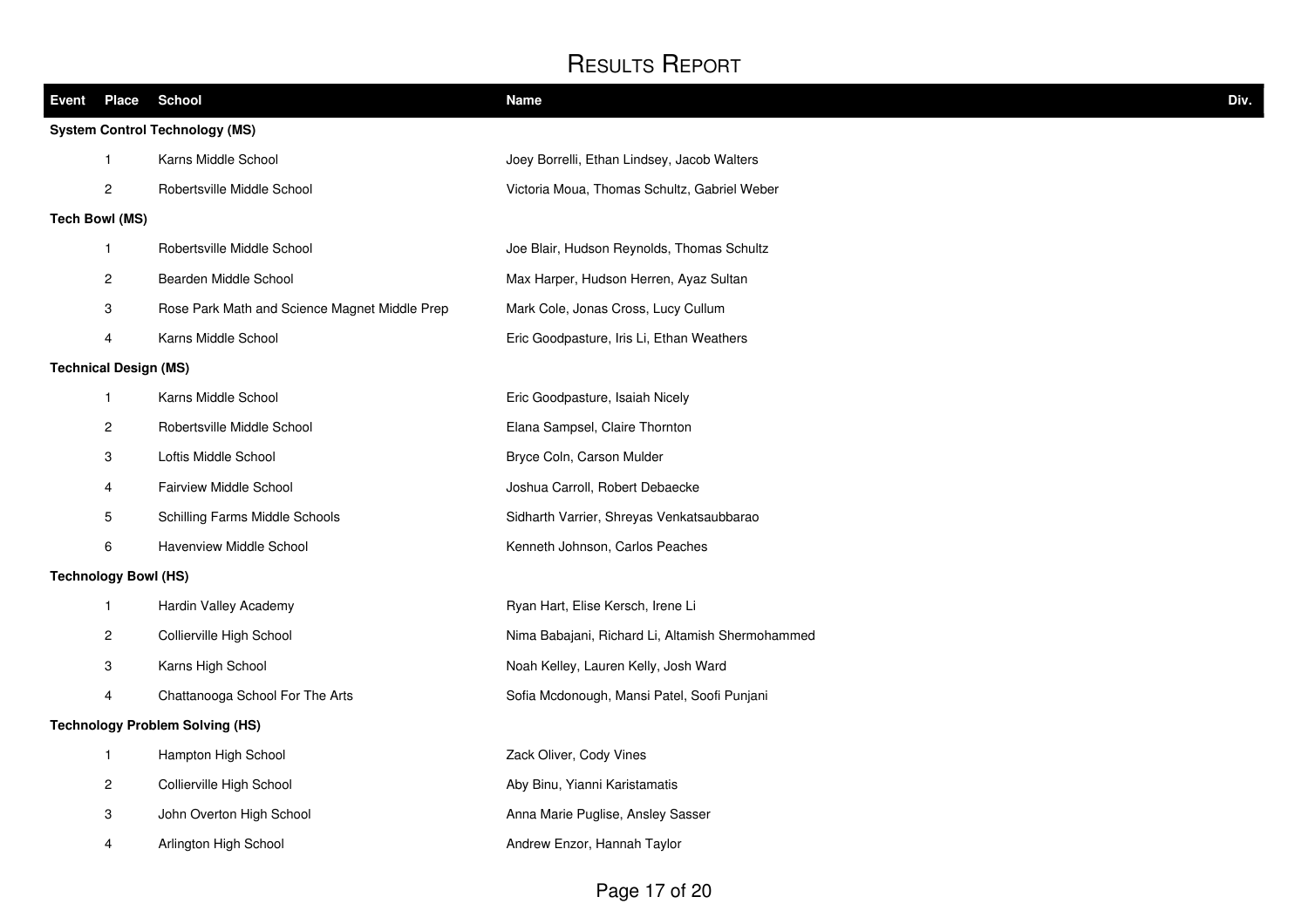| <b>Event</b>                        | <b>Place</b>                  | <b>School</b>                             | <b>Name</b>                                                                                 | Div. |
|-------------------------------------|-------------------------------|-------------------------------------------|---------------------------------------------------------------------------------------------|------|
|                                     | 5                             | Franklin County High School               | David Brandon, Leanne Turpin                                                                |      |
|                                     | 6                             | Memphis Academy High School               | Brian Cartwright, Ennis Shanley                                                             |      |
|                                     | $\overline{7}$                | Sycamore High                             | Logan Ivy, Dalton Stuard                                                                    |      |
|                                     | 8                             | Hardin Valley Academy                     | Elise Kersch, Joey Noce                                                                     |      |
|                                     | 9                             | Dickson County High School                | Tucker Berry, Catalina Milbrand                                                             |      |
|                                     | 10                            | Tennessee High School                     | Andrew Alley, Hailey Burton                                                                 |      |
|                                     | 11                            | White County High School                  | Caz Bilbrey, Saige Johnson                                                                  |      |
|                                     | 12                            | Chattanooga School For The Arts           | Katie Hopper, Cydney Kapperman                                                              |      |
|                                     | 13                            | Notre Dame High School                    | Chloe Dobson, Nevaeh Stoudermire                                                            |      |
|                                     | 14                            | Central Magnet School                     | Samuel Apigian, Corey Greeson                                                               |      |
|                                     | 14                            | Fairview High School                      | Isabel Chris, Cody Turcotte                                                                 |      |
|                                     | 14                            | Jackson County High School                | Jake Carr, Logan Ramsey                                                                     |      |
|                                     | 14                            | Karns High School                         | Spencer Berry, Lilly Mendez                                                                 |      |
|                                     | 14                            | Martin Luther King Jr. Magnet High School | Jason Mote, Cindy Ni                                                                        |      |
|                                     | 14                            | Page High School                          | Justin Baker, Josh Price                                                                    |      |
|                                     | 14                            | Polk County High School                   | Matt Passmore, Jonathon Pippenger                                                           |      |
|                                     | 14                            | Signal Mountain High School               | Jack Dowling, Micah Smith                                                                   |      |
|                                     | 15                            | Daniel Boone High School                  | Tyler Abram, Grayson Rowe                                                                   |      |
|                                     | 16                            | Cherokee High School                      | Nathan Lyons, Austin Manning                                                                |      |
| <b>Transportation Modeling (HS)</b> |                               |                                           |                                                                                             |      |
|                                     | $\mathbf{1}$                  | Houston High School                       | <b>Rk Treglia</b>                                                                           |      |
|                                     | $\overline{c}$                | Arlington High School                     | Christopher Dalehite                                                                        |      |
|                                     | 3                             | Sycamore High                             | Dalton Stuard                                                                               |      |
|                                     | <b>VEX Robotics - IQ (MS)</b> |                                           |                                                                                             |      |
|                                     | $\mathbf{1}$                  | Signal Mountain Middle School             | Carter Lynch, Wade Mclemore, Jack Quinn, Noah Rutherford, Tanner Rutherford, William Wright |      |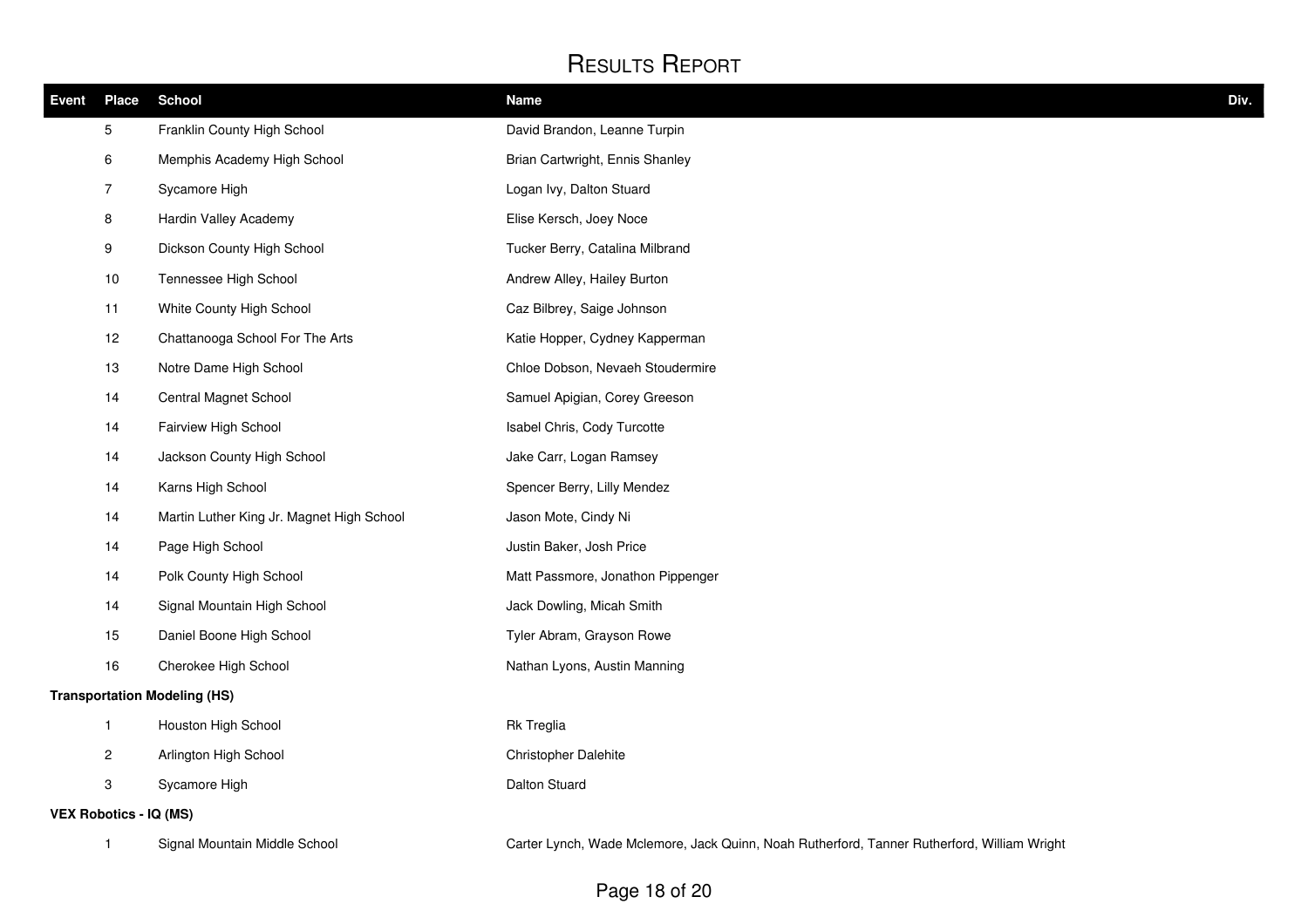| <b>Event</b> | <b>Place</b>            | <b>School</b>                  | Div.<br><b>Name</b>                                                              |  |
|--------------|-------------------------|--------------------------------|----------------------------------------------------------------------------------|--|
|              | $\mathbf{1}$            | Signal Mountain Middle School  | Ethan Bullock, Ellie Donen, Taylor Donen, Kelsey Hewitt, Cassie Kennedy, Emma Wu |  |
|              | 2                       | Brown Middle School            | Ashley Frias-Cruz, Leslie Frias-Cruz, Justin Martin                              |  |
|              | $\overline{\mathbf{c}}$ | Norris Middle School           | Alexis Dendy, Essie Haverkamp, Kendall Null, Maclean Spurling                    |  |
|              | 3                       | Brown Middle School            | Edickson Frias-Cruz, Erickson Frias-Cruz                                         |  |
|              | 3                       | Northwest Middle School        | Siosi Huerta, Anthony Turner, Devin Williams                                     |  |
|              | 4                       | Norris Middle School           | Riley Charles, Michael Curtin                                                    |  |
|              | 4                       | Norris Middle School           | Sonia Bean, Foster Madron                                                        |  |
|              | 5                       | Bearden Middle School          | Brody Carter, Conner Mcentee, Jackson Novinger                                   |  |
|              | 5                       | Northwest Middle School        | Alesha Austin, Brooke Hamilton, Angel Hellen, Estefany Salcedo                   |  |
|              | Video Game Design (HS)  |                                |                                                                                  |  |
|              | $\mathbf{1}$            | Collierville High School       | Aanchal Singhal, Pallavi Singhal                                                 |  |
|              | $\overline{c}$          | Tennessee High School          | Tyler Johnson, Parker Mann, Elizabeth Oakley, Brendan Smoth                      |  |
|              | 3                       | Page High School               | Nathan Davis, Natalie Harris, Gabriel Laboy, Jacob Phillips                      |  |
|              | 4                       | John Overton High School       | Matthew Beech, Rogelio Cortez                                                    |  |
|              | 5                       | Houston High School            | Azaria Farrington, Aidan Lovelace, Seth Painter, Devesh Tupkar                   |  |
|              | 6                       | Arlington High School          | George Baird, Caleb Hicks, Jesse Hurst                                           |  |
|              |                         | Video Game Design (MS)         |                                                                                  |  |
|              | $\mathbf{1}$            | Schilling Farms Middle Schools | Chibuike Obioha, Bryan Phan, Gowtham Prasad                                      |  |
|              | 2                       | Robertsville Middle School     | Jacob Oldham, Daphne Seay, Hannah Tharrington                                    |  |
|              | 3                       | Bearden Middle School          | Max Clayton, Ben Duncan, Connor Scott, Logan Waller                              |  |
|              | <b>Webmaster (HS)</b>   |                                |                                                                                  |  |
|              | $\mathbf{1}$            | Polk County High School        | River Fisher, Annastasia Fultz, Tyler Tolzmann                                   |  |
|              | 2                       | Collierville High School       | Allison Boers, Sruti Gandreti, Amy Zhou                                          |  |
|              | 3                       | Signal Mountain High School    | Camilla Mincey, Gaddiel Morales, Megan Salmons, Brayden Smith, Amelia Wills      |  |
|              | 4                       | Tennessee High School          | Kendal Brooks, Hailey Burton, Matthew Manno, Matthew Moore, Clark Wilson         |  |
|              |                         |                                |                                                                                  |  |